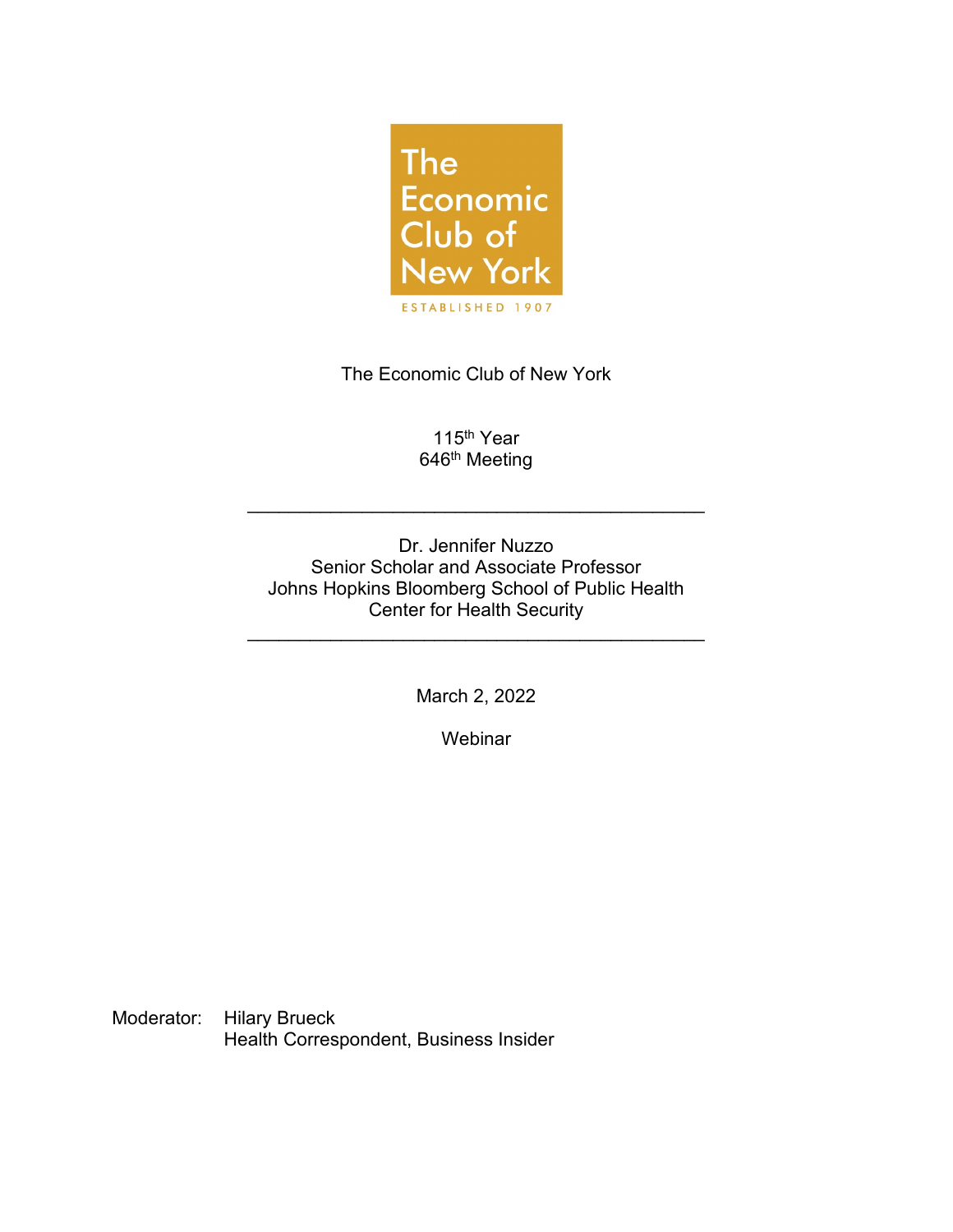Introduction

President Barbara Van Allen

Good afternoon and welcome to the 646<sup>th</sup> meeting of The Economic Club of New York. I'm Barbara Van Allen, President and CEO of the Club. And it's an honor to be here with everyone in what is a milestone year for us. It's the  $115<sup>th</sup>$  anniversary of the Economic Club. So we've come a long way during that time.

The Economic Club of New York is the nation's leading nonpartisan forum for discussions on economic, social and political issues. And today, of course, we'll be focusing in on healthcare and Covid. A special welcome to members of the ECNY 2022 Class of Fellows – a diverse group of rising, next-gen business thought leaders. We also have joining us today grad students from Rutgers University. So welcome to all of you.

It's a pleasure for me to welcome our guest today, Dr. Jennifer Nuzzo. Jennifer, thank you for being here. She's a Senior Scholar at Johns Hopkins Center for Health Security and Associate Professor in the Department of Environmental Health and Engineering, and the Department of Epidemiology at Johns Hopkins Bloomberg School of Public Health, and Senior Fellow for Global Health at the Council on Foreign Relations.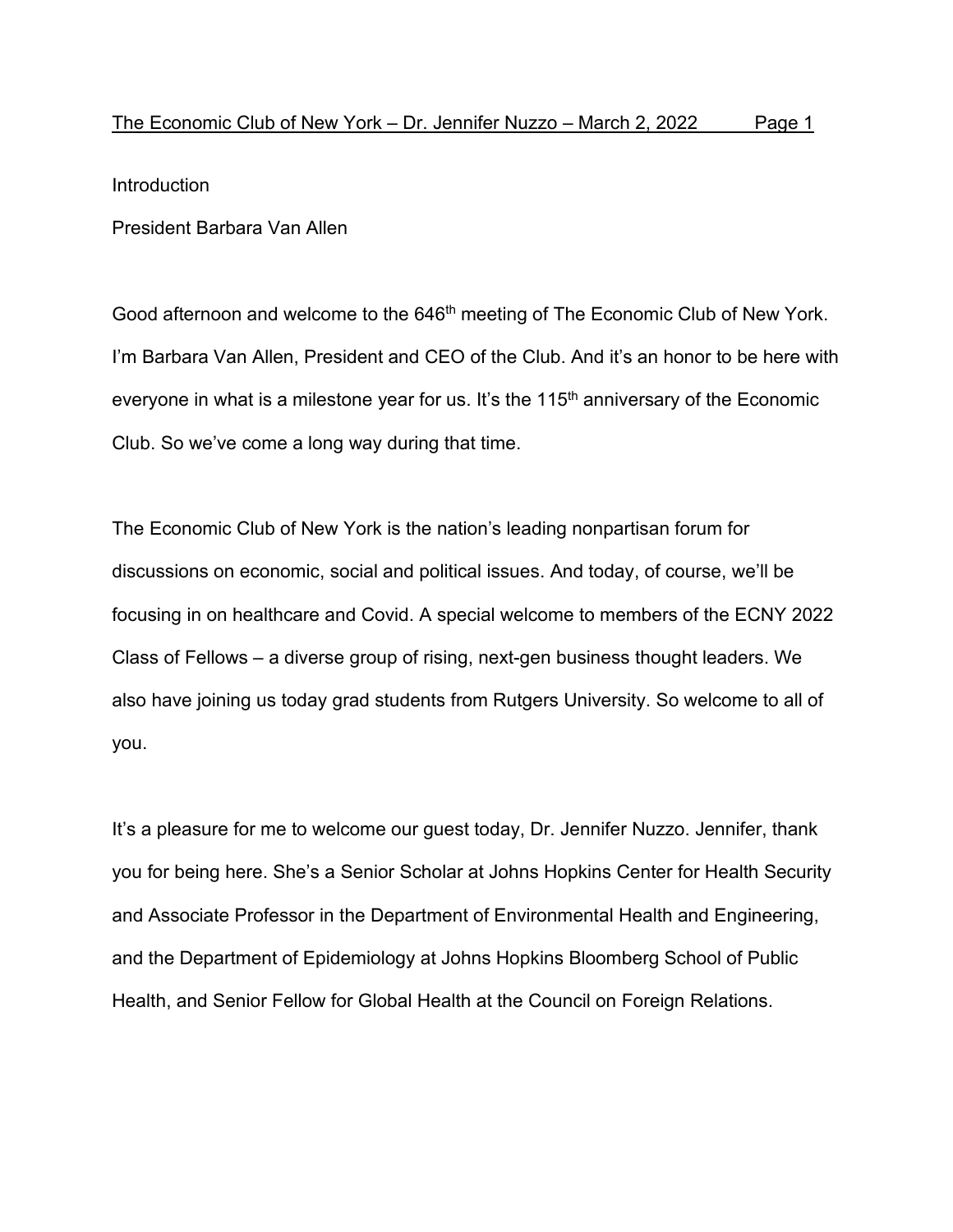An epidemiologist by training, Dr. Nuzzo's work focuses on global health security with a focus on pandemic preparedness, outbreak detection and response, health systems as they relate to global health security, biosurveillance, and infectious disease diagnostics. She directs the Outbreak Observatory, which conducts, in partnership with frontline public health practitioners, operational research to improve outbreak preparedness and response.

Today's program is going to be a conversation, and we're fortunate to have Business Insider Health Correspondent, Hilary Brueck, as our moderator. We're going to end promptly at 1:45. Please feel free to add questions to the chat box and Hilary may use those, time available. So we're going to go ahead and get started. As a reminder for everyone, this conversation is on the record and we do have media joining us today. Without further ado, Hilary, the mike is yours.

## Conversation with Dr. Jennifer Nuzzo

HILARY BRUECK: Thanks so much, Barbara, and welcome, Jennifer. I'm really excited for this conversation. It feels super timely right now. It feels like the Covid guidance is changing from day to day and minute to minute. So I wanted to start out with kind of where we're at right now. I mean just the most recent example is the White House today released what it's calling its National Covid19 Preparedness Plan. And so the Biden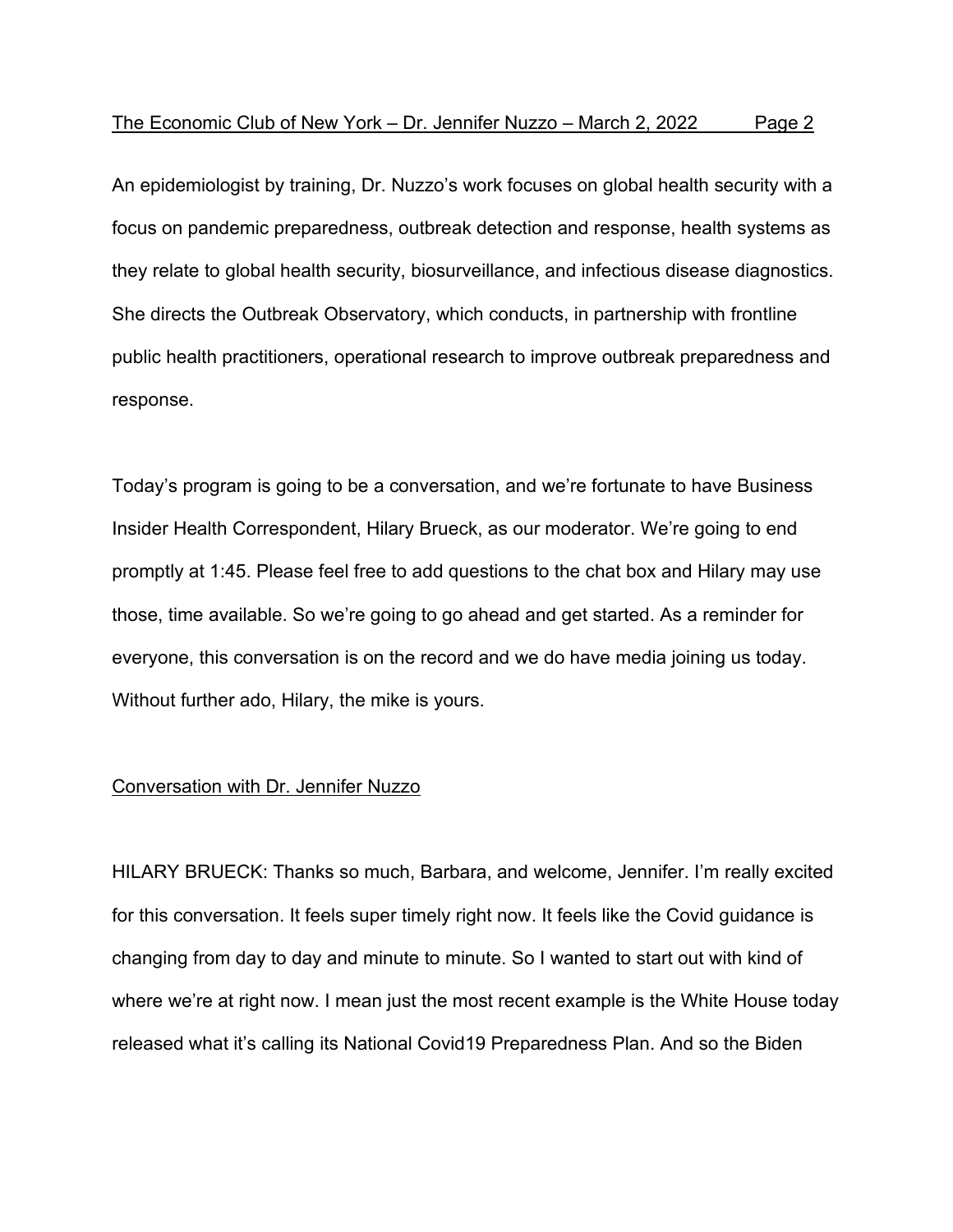administration is calling this kind of a roadmap and they said, "As we begin to get back to our more normal routines," which people perhaps haven't been doing over the past two years.

And specifically in the roadmap, you know, there's like four pillars in there, but specifically one of them is to prevent economic and educational shutdowns. And I thought that could be a relevant starting point for our conversation. You know, they mentioned testing, and there's an idea in there for some paid sick leave. Of course, that would require some action by Congress. But I'm wondering what you think of this plan and what you think are the most important components of preventing future shutdowns.

DR. JENNIFER NUZZO: Yes, thank you, Hilary. First of all, let me thank you and the Economic Club and Barbara Van Allen for the invitation to participate in this webinar. It's a real honor. I'm particularly heartened that some fellow alumni from Rutgers University are participating. Hello to you all. And really I'm also quite heartened that people still want to hear and learn about Covid – it's been such a part of our lives for now going on three years – that people are still interested in it. It really encourages me in terms of where we have to head and also just kind of the spirit of civic engagement that's been so important in navigating our way out of this pandemic.

But in terms of the President's plan, you know, I think it's largely an important one. And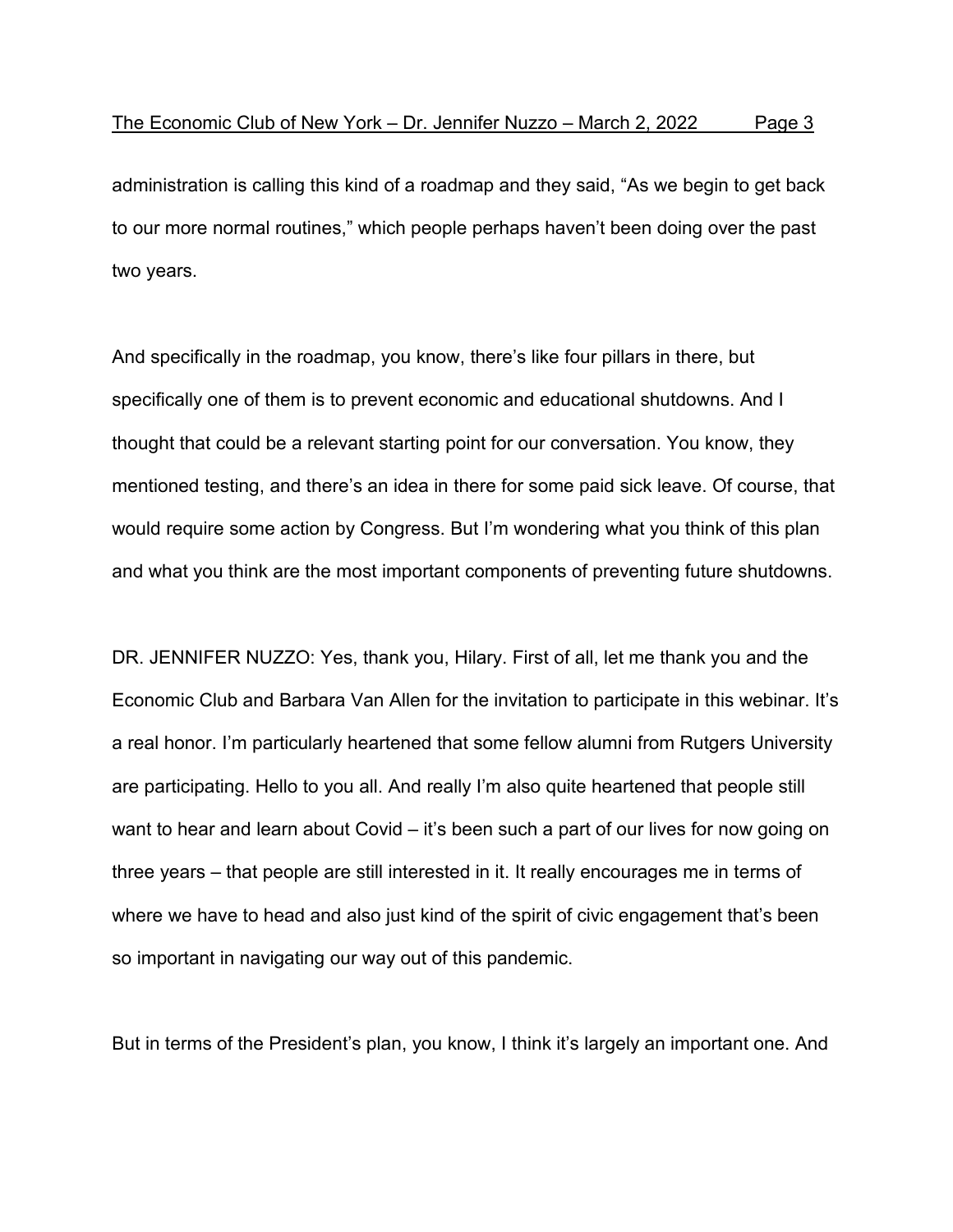it's important, both in terms of its breadth, its comprehensiveness, as well as sort of the overarching strategic vision for where we have to head. You know, we are no doubt in a different phase of the pandemic than we were, certainly in 2020, but definitely even including where we were in 2021. And, you know, a few things have changed.

First, the virus itself has changed and, you know, we saw this happen as a result of the Omicron surge that was incredibly challenging in many ways. I don't want to diminish how challenging it was. It was a terrible sort of flash flood of infections that happened over a very short period of time. And that's a very difficult thing for our health systems and our public health response to handle. But the fact of the matter is that a smaller percentage of the infections resulted in severe illness, which is largely a good thing.

And that is, in part, because of the virus, but also in part because of the amount of immunity that we've built in our population. Some through natural infection, but also through vaccination. And that alone, I think, changes the situation where looking ahead, as we're seeing that it is still possible for people to get infected, it is still possible for people to get reinfected. With immunity especially established through vaccination, we are helping to kind of blunt, I think, severe illness going forward.

Now, I have to put an appropriate pause there and say things could change. This is a dynamic situation. We are very much looking at the data. And if new forms of this virus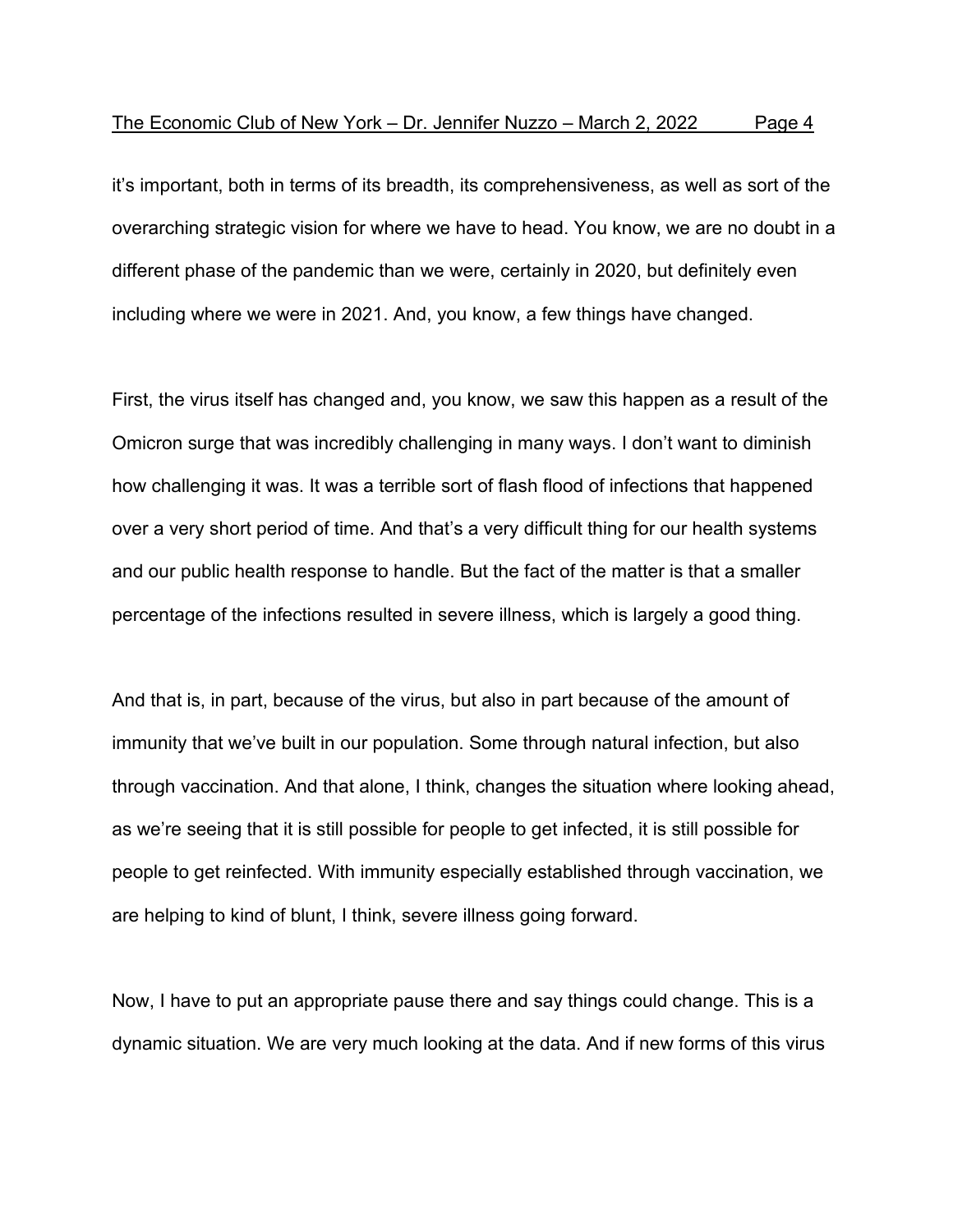emerge, then we will have to change, you know, it's very possible that we will have to change plans. But given where we are now, it is different than where we were before, and I think it warrants a different approach. And where I think we're headed is one where we're using less blunt tools, like broad mandates and shutdowns, and more precision tools, trying to target our resources to include people who are most vulnerable from severe infection in particular. And I think that point, focusing on severe infection and death, I think is really key because if this virus could never have put people in the hospital, most people would have never heard of it.

And so, you know, I think the work that goes forward, I think is, in part, focused on that, but it's also focused on the fact that other viral pathogens are coming back. We were fortunate enough to have not much of a serious flu season this year, but many people predict that we will have a serious flu season, if not next year, then perhaps the next year. We don't know exactly when but it will happen. We've already seen respiratory syncytial virus, RSV, surge last summer and it surged at the same time that our Delta wave occurred. And that really put a strain on hospitals. So I think another aspect of the President's plan that makes sense is not just looking at Covid but looking at Covid as one of a number of serious respiratory pathogens that we also have to try to prevent from causing serious illness and prevent from overwhelming our hospitals.

HILARY BRUECK: I guess one of the big things I'm wondering about that is like how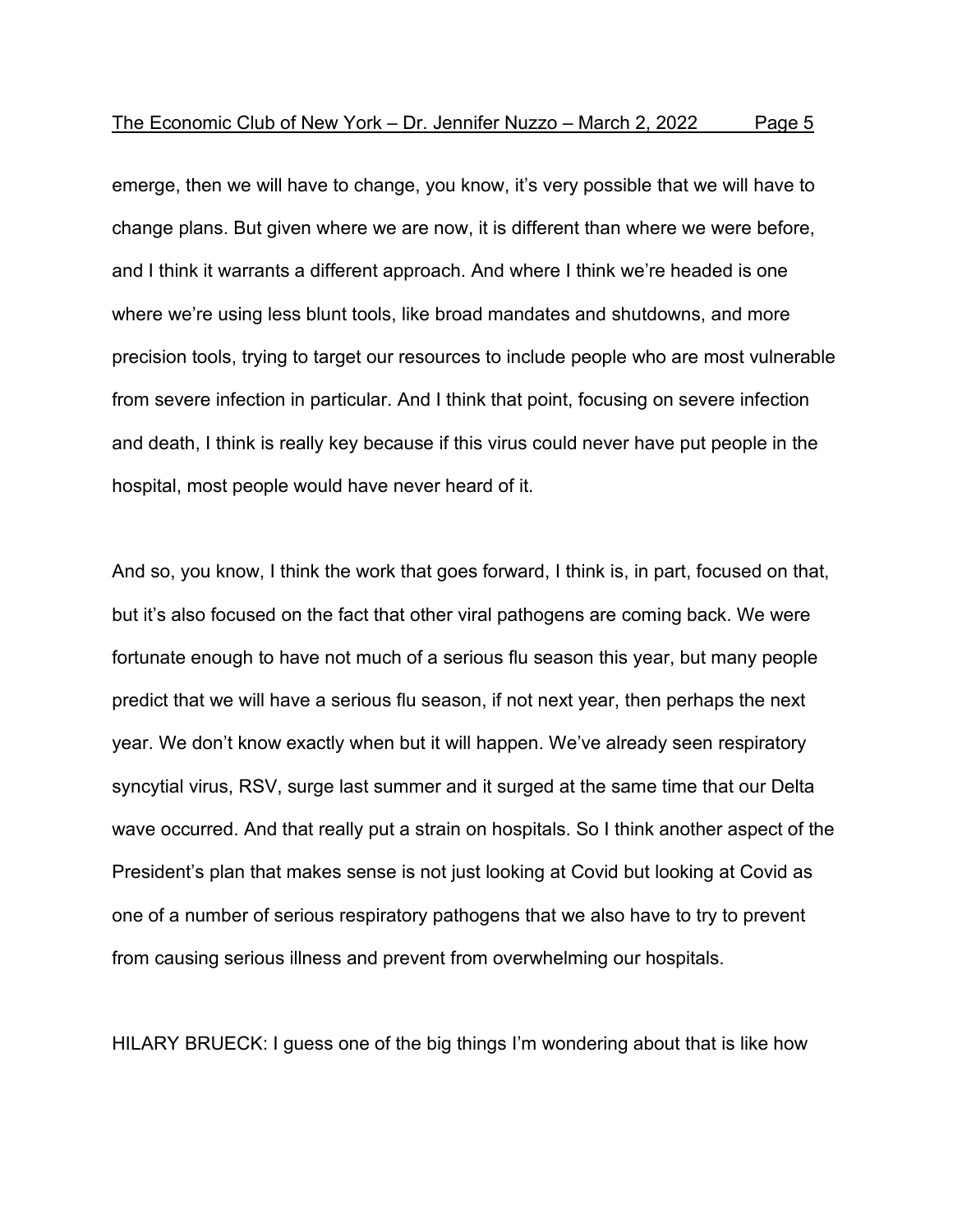ready are we to react. It sounds like what you're saying is, you know, we need to move into this sort of new phase where we're able to ride future waves of Covid or whatever it may be more successfully than we have to date. I mean what does that take? And what does it look like? And are we capable of being nimble basically?

DR. JENNIFER NUZZO: Yes, I mean, well, I think it takes a lot of different things. First of all, it takes government, it takes individual behaviors, it takes social supports, it takes the private sector. I mean it takes all of society really. I think when people ask that question, one of the first questions that they have is will we know that we are in the new phase? And I think that's a reasonable question to ask, and I think there are still places where we very much need to improve our data to understand what's going on.

There was a lot of attention as of late to new guidance from CDC about masking. Many of the headlines about that guidance described it as CDC loosening its masking guidelines. That's not quite accurate. Although that's sort of, in fact, what happened, that's not what they set out to do. What they set out to do was to redefine how we assess community-level risk, or in the case of what CDC was able to do was really county-level risk. And they set up to kind of redefine it in part because, as I mentioned before, the virus has changed. It's sending a smaller percentage of people to the hospital and that does change the game.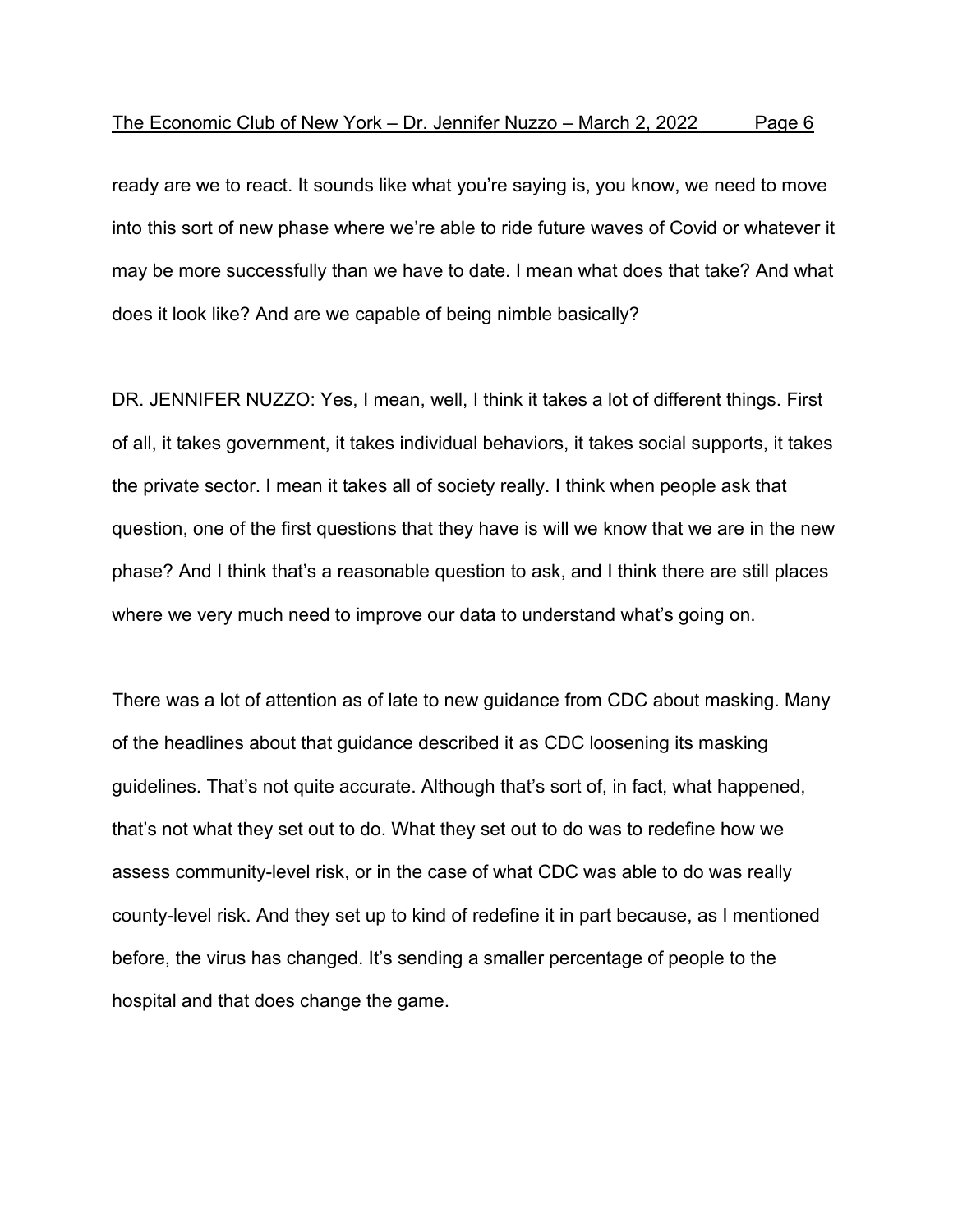But also the data have changed. And so you had mentioned home tests and testing. As we are increasingly relying on testing that's done outside of the healthcare system, the metrics that CDC previously relied upon to assess risk, it was largely test positivity and case numbers, those two numbers are less reliable, and frankly less meaningful than they once were. So it made sense to look for other data. They're still looking at cases, but they're also considering the proportion of cases that's winding up in a hospital or frankly how ready hospitals are to be able to handle a surge of patients because we know that, you know, with treatments it may be a survivable illness, but if the hospitals are overwhelmed, they can't provide the level of care that they could do otherwise.

So I think it made sense to look for other data sources. Are there other ones out there that we should potentially be looking at? I do believe the answer is yes. One thing that I would wish we would take into greater consideration is vaccine uptake. Because if we're trying to prevent deaths, that's the single most important thing that we could do. And not just, you know, what percentage of the population is vaccinated, but have we reached, in particular, the people who are most vulnerable to severe illness? And, you know, some data has come out that we've only given third doses, booster doses, to about probably just a little more than half of the over-65 population. And we know that that dose in particular, if anyone is going to get it, it's for people over the age of 65 and people who are immunocompromised. And so we have to make sure that we're doing as much as we can to eliminate risks within our community, and I think that's a key area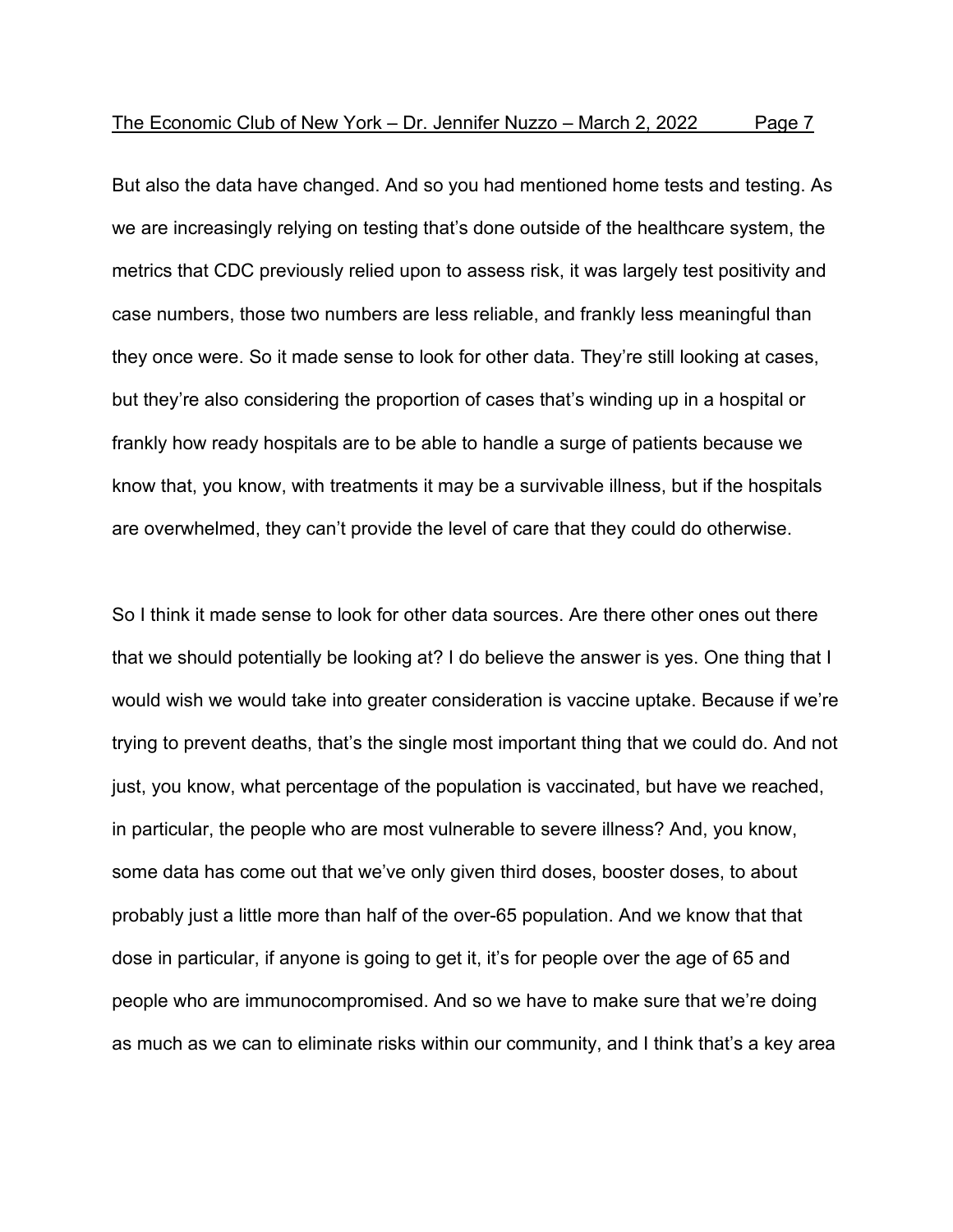where we need to do more. So I think a lot of people are looking at the data and I agree they're not perfect, but frankly they've never been perfect.

In terms of readiness, I think sometimes when people also ask that question, it's partially about personal readiness. And I think that it's important to think about this next phase as one being not so much like we're not doing those things anymore. Not that we are no longer using masks, but that it just may not be a law anymore. It may not be the case where, you know, if somebody walks into a Starbucks, a barista has to yell at an unmasked person and possibly call the police on them. But masks are still an important tool and people can and should still avail themselves of it, particularly if they are at residual risk of illness.

And, you know, I think that is going to be the case going forward where people's, you know, sort of personal risk calculations, as well as community risk calculations. I mean, you know, the CDC put out guidance that's meant to tell me if I would benefit, in particular, from wearing a mask, or for individuals to help them make them decisions for themselves. But no government document absolves us of our need to protect the people that we, you know, our friends and neighbors.

And so I think, you know, one of the reasons why I still wear masks in public spaces is not because I'm particularly worried about developing a serious illness where I contract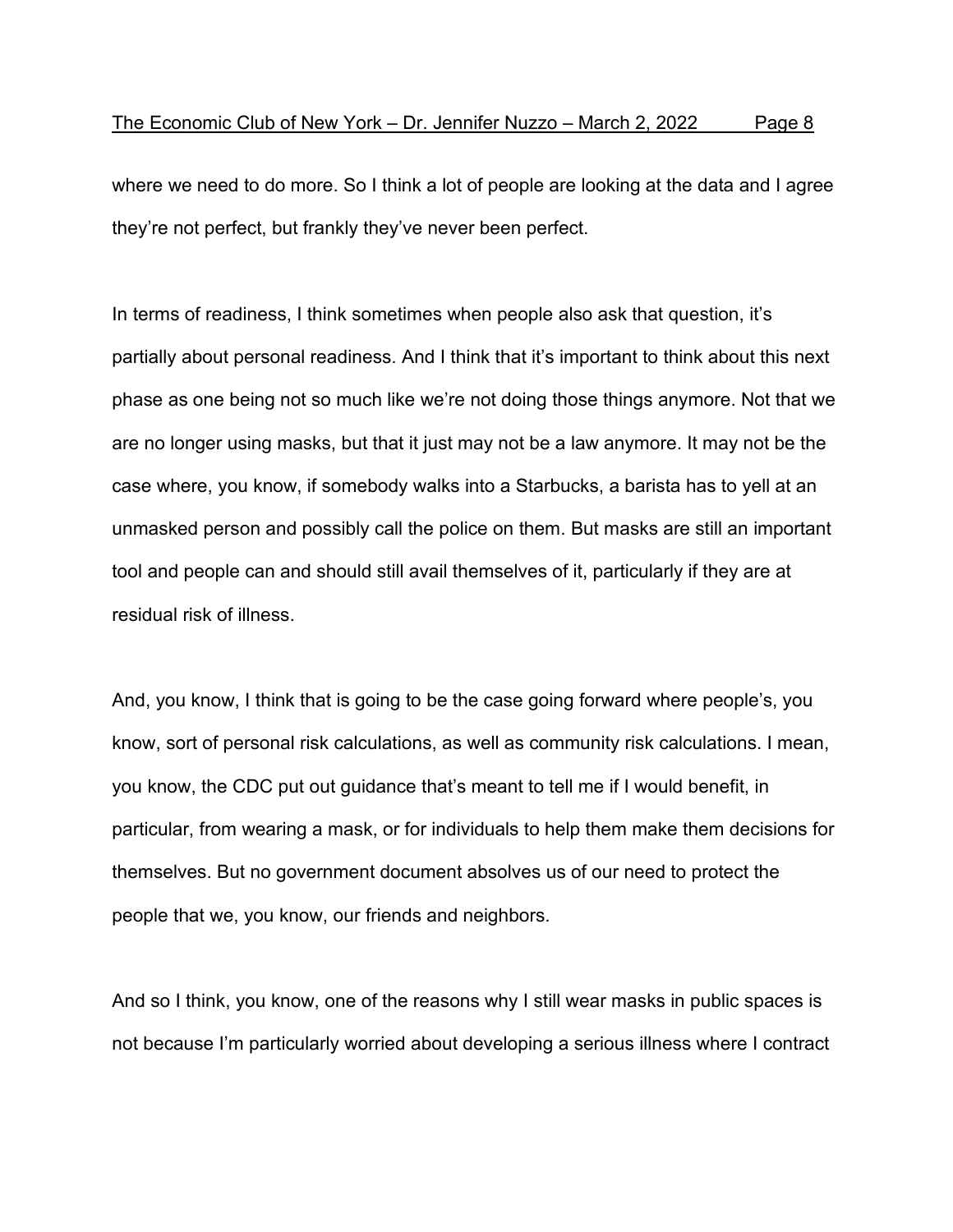Covid, but because I don't really know who I'm around and the infection levels are still kind of high and I don't want to risk spreading it to someone who may not do as well as I will. And I think that that kind of social contract with each other is always going to be in place. And I hope that, you know, people continue to seek to protect our neighbors.

HILARY BRUECK: How do you think about that kind of a social contract when you are thinking about, you know, what we're talking about here today, which is sort of like organizations or businesses who might be reconsidering how they configure either masks at work or vaccines at work? How do you calculate the best approach to that?

DR. JENNIFER NUZZO: Yes, so I've talked to a lot of businesses that are going through those calculations and they're wondering, you know, should I bring my employees back? Should I require that my employees come back? Should we mandate masks? Should we mandate testing? Should we mandate vaccines? All of these things. I can tell you what the sort of epidemiologic benefits of all of those measures are. But I think one thing that employers are always going to have to do is talk to their employees and understand what their values and fears frankly are. I don't believe that simply mandating things is going to ensure full and happy compliance and that conversations have to happen.

So what I often tell employers is if your workforce is completely vaccinated, then there's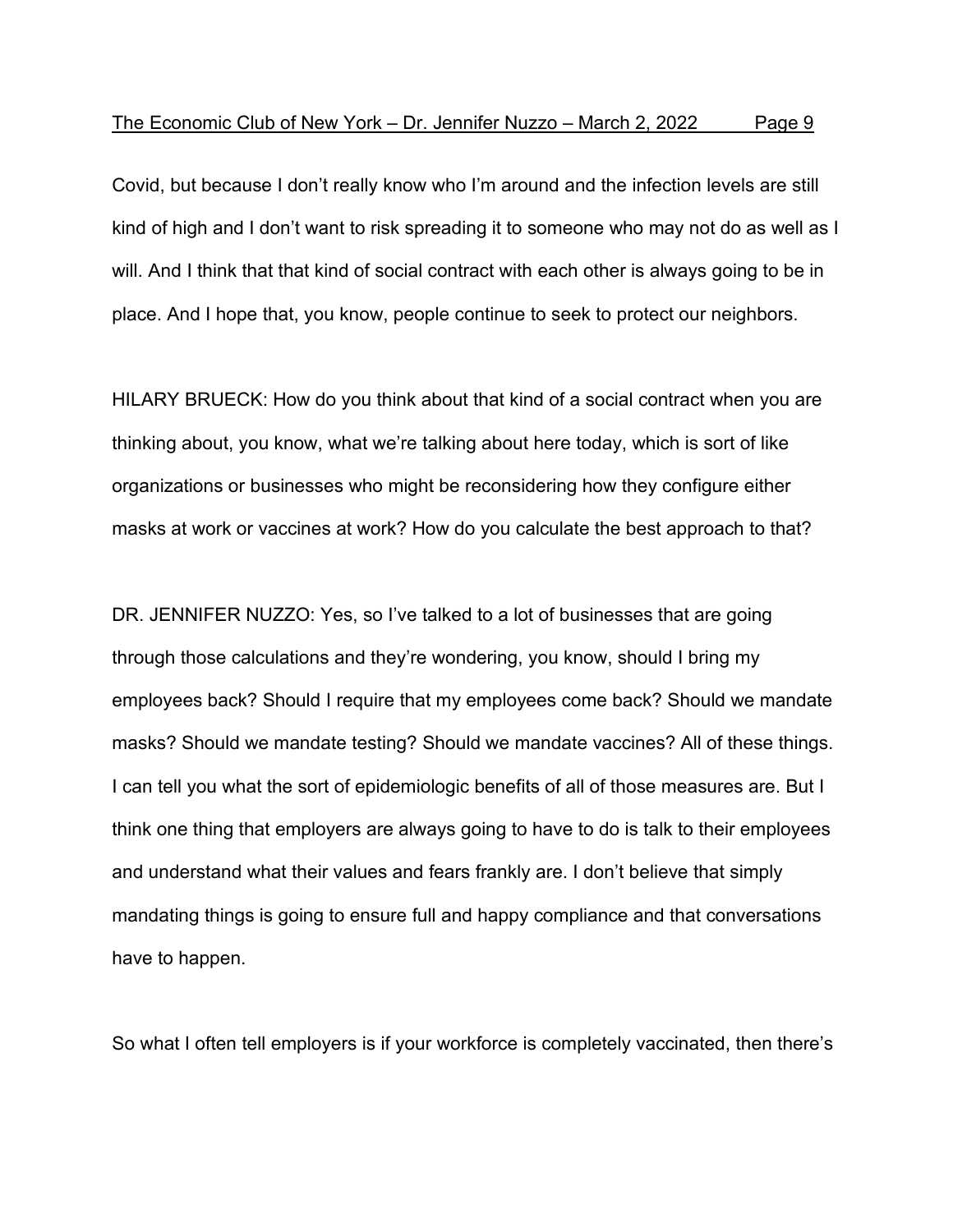a fair amount of protection. Are there residual risks that people will transmit the virus within the workplace? Yes. And whether that's consequential will depend on who your employees are. If you have a lot of employees who perhaps have kids who are too young to be vaccinated or immunocompromised relatives living with them or a variety of other things, then, you know, you may want to titrate your plans accordingly, which may include continuing to mask so that you reduce risks to those employees or allowing those employees to continue to work remotely for a period of time. I think it's never going to; policy is never going to supplant engagement.

And I think one of the great lessons we've learned with vaccine rollouts, it shouldn't have been a lesson that we learned. I think it's been a fairly obvious lesson in terms of public health. It was always clear that we were going to have a hard time getting people to want to get vaccinated. And part of it was that we started late, the conversations about our values and the risks and benefits and all of those things that need to have happen to people to make decisions about how best to protect themselves and each other.

HILARY BRUECK: Yes, it's interesting, thinking about the ways that, sort of like the vaccine rollout could have gone a little differently in the early days, before vaccines were available. But I guess, you know, given where we are today, you know, there's a lot of companies that are already undergoing some policy shifts. Just to give a big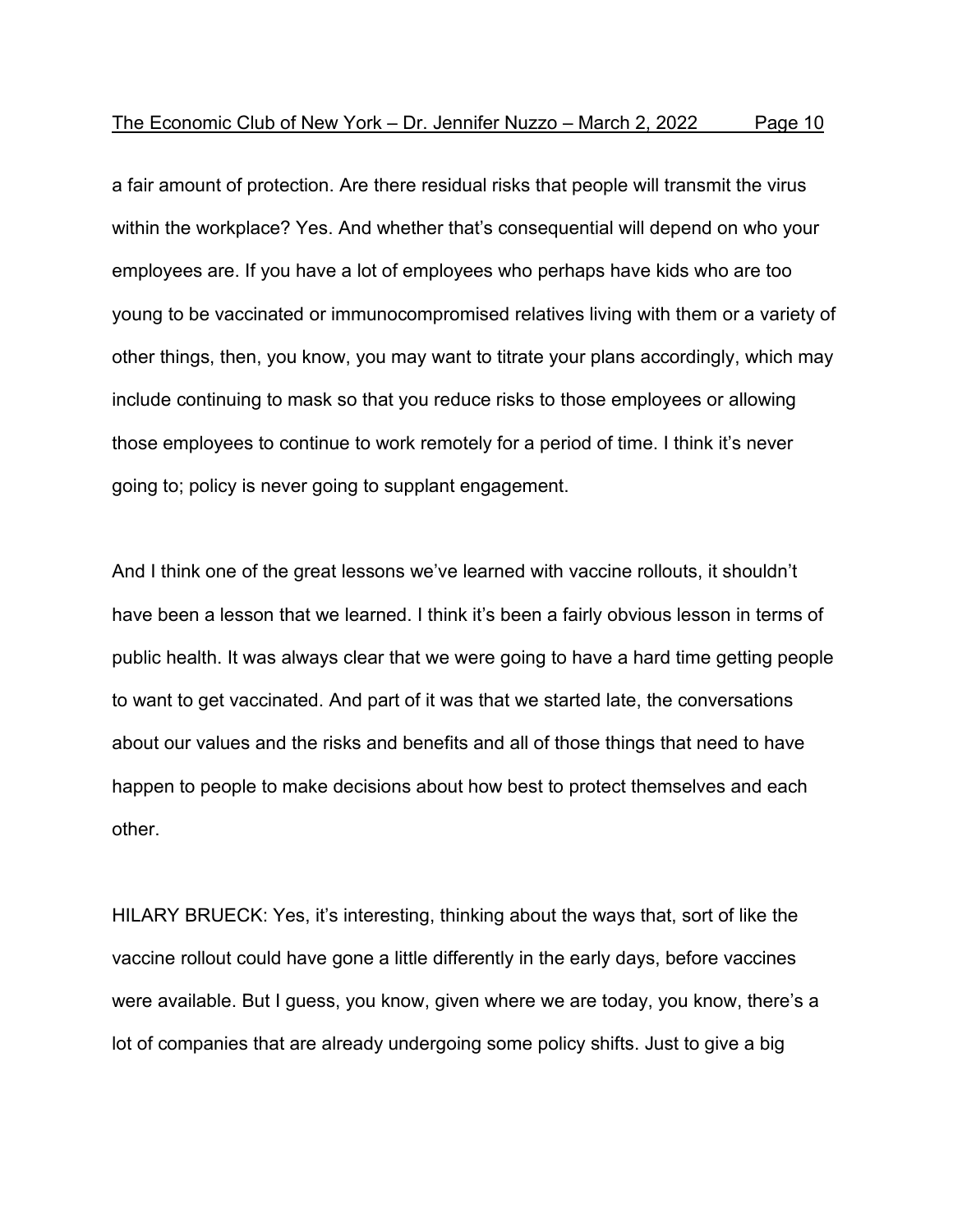example, Google dropped its vaccine mandate and is lifting mask requirements and they're bringing back the massages and the fitness centers and all the lovely hands-on perks that their employees used to have. What do you think about that kind of approach where, you know, before they did have a vaccine mandate so you assume that a good portion of the staff is now vaccinated, you know, they're loosening things up?

DR. JENNIFER NUZZO: So I will tell you vaccines remain our thickest layer of protection. And I do not, in any way, want to see a de-emphasis of vaccines as an important tool to keep us all safe and to keep our economy open. That said, I've always been a little bit worried about mandates, in part because of all of the conversations I've had, I mean thousands of conversations, with vaccine – I will call them people who are not yet convinced of the value of vaccines. And the reason why I was worried about mandates is that there is a process that people have to go through of understanding the vaccines, the disease, what they mean, debunking a lot of the, frankly lies, that they have seen online. You know, they may try to do their own research, but they're doing their research in an information environment that's been completely poisoned by misand dis-information.

So there is an engagement process that has to happen for people to get to the point where they choose to avail themselves of the benefits of vaccines. And the worry that I had was that if we didn't do that work, that we weren't going to shortcut getting people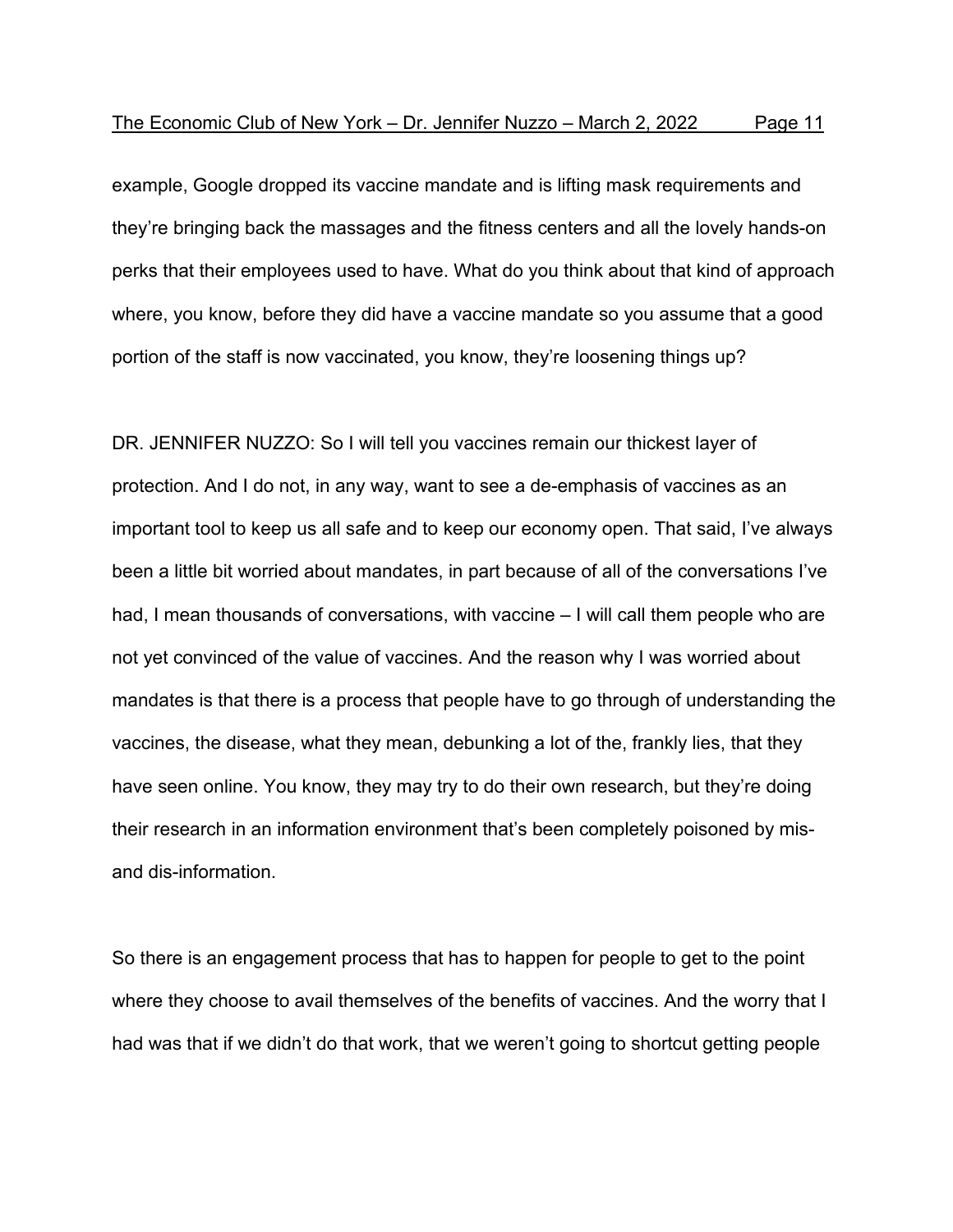to a state of willingness simply by mandates. Now I have always thought that employers have to operate, they have to do what they need to do in order to operate. And if mandates are how they are best positioned to operate safely, than I fully expect that that's what they're going to do and I think that that makes sense.

But I think, you know, I think if companies are planning to change policies on that front, particularly change policies in terms of no longer requiring mandates, I mean I think they have to have a hard conversation with themselves about why. Is it because they would have to fire too many of their employees because they're not getting vaccinated? Is it because they're no longer worried about infected people coming to the office? Vaccine mandates don't, they maybe help a little bit, but they don't really help that. Or is it that they're worried about having employees get terribly sick and be absent for quite some time from the workforce? So I really think that they have to sort of state what the goals of these vaccination policies are, in part because if they don't I think there will be cynicism and skepticism that will possibly backfire in ways that are just not helpful to controlling Covid and possibly not helpful for sort of workplace camaraderie.

HILARY BRUECK: Yes. Really interesting. Another piece of that, of course, in addition to the way that companies are handling this is the way that states and cities are handling this. And I'm thinking of, you know here where I am in New York, of course there's a lot of talk about the mayor lifting the vaccine mandate for people who go to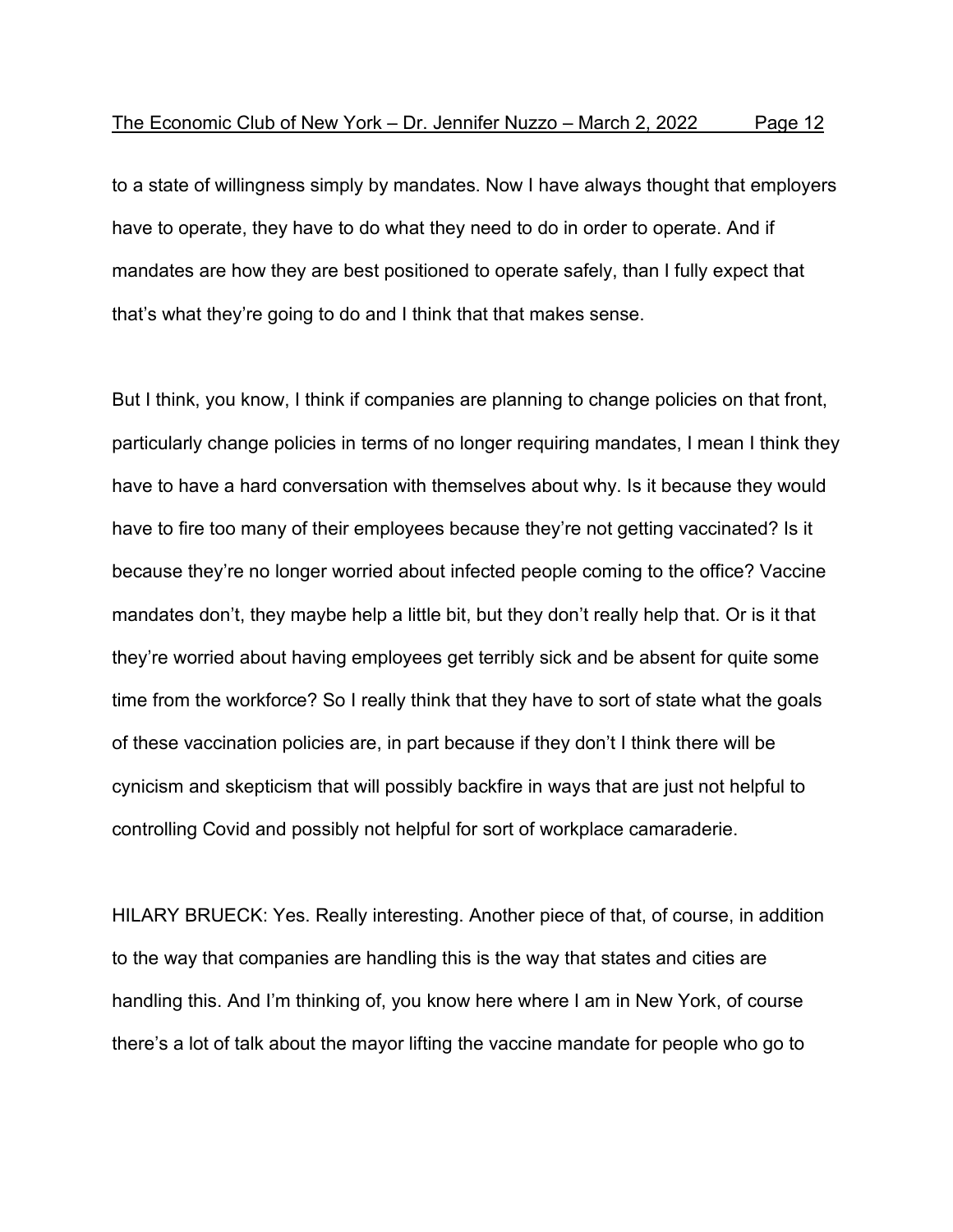businesses, but I feel like the part that isn't as often mentioned is that there's still a mandate for private employers. Like, you know, people who work, places still have to be vaccinated. For example, you know, Kyrie Irving from the Brooklyn Nets. And one thing that struck me that Mayor Adams said, he said he wasn't going to make an exception for Kyrie. And he said, we're here right now opening our city because of vaccine mandates. I mean what do you think about this sort of like interesting strategy that New York has right now where, you know, they're allowing more people who are either vaccinated or not back into businesses, but they're not letting go of the mandate for private employers? How does that resonate with you? Does it make sense? And what does it mean for the rest of the country, if anything?

DR. JENNIFER NUZZO: Well, I would say my top principle is that I do not want us to undermine the progress that we've made towards increasing vaccinations. And if it's thought that ending vaccine mandates are going to do that, I think we have to try to justify what the benefits of easing vaccine mandates are. That said, you know, I think, in my earlier points about how we're shifting our strategy and we're in this new phase of the pandemic, but that doesn't mean when we stop enforcing things by way of mandate, you know, broad measures, that that means that those measures are no longer necessary. But it might mean that there is more done by way of encouragement, incentives, and possibly more limited mandates.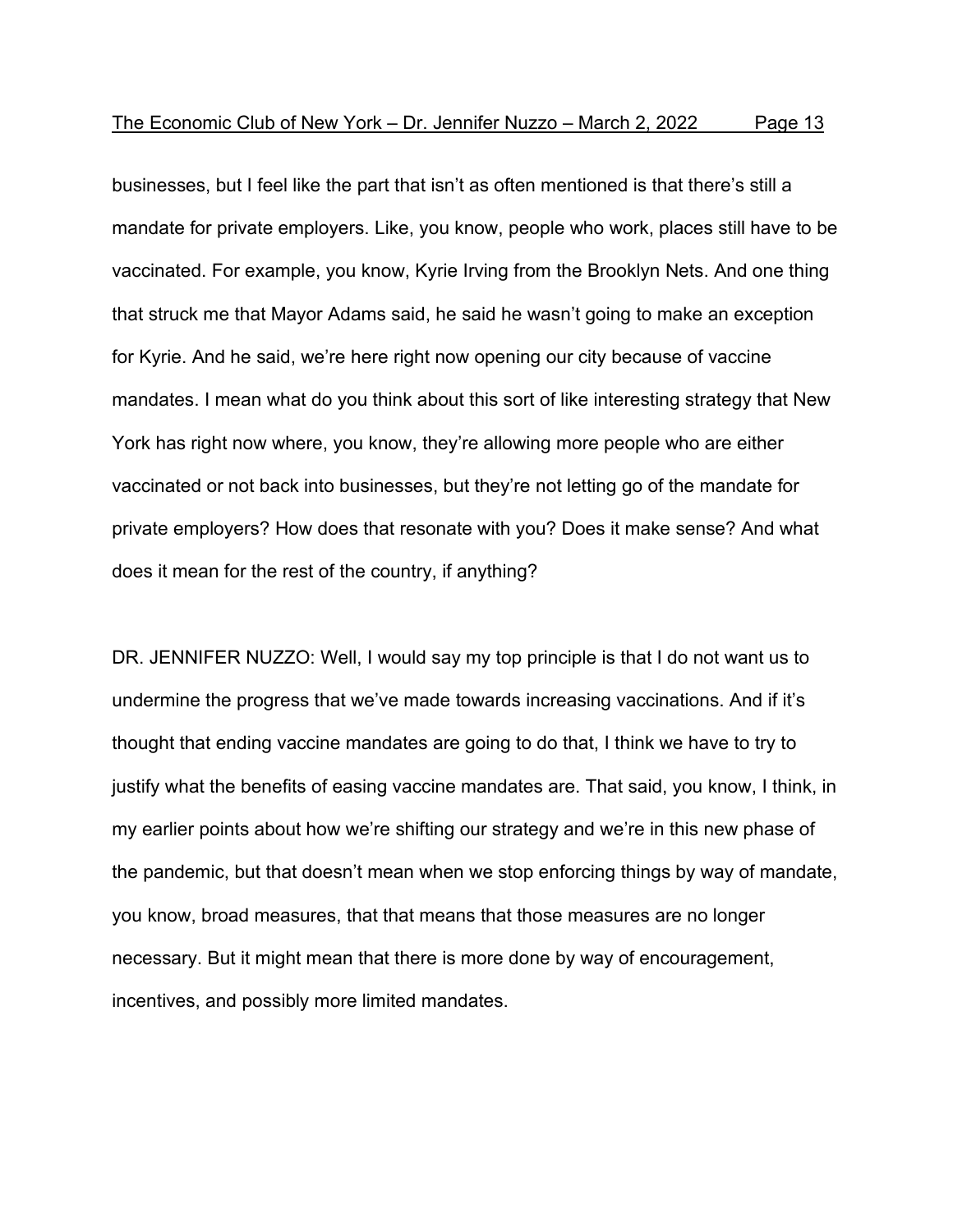So, for instance, if certain businesses say, you know, we just don't really want to have a workforce that's unvaccinated because it is too possibly risky in terms of having workforce absenteeism, that perhaps, you know, we want to continue to require our patrons to wear masks or whatever, I mean I think businesses get to set those choices. And I would hope that the business community would sort of coordinate itself and sort of make decisions collectively in terms of what policies are best for their businesses to remain open, to avoid future shutdowns, to protect their employees and their customers. I think that's really key.

I will tell you, from an epidemiologic standpoint, the idea of mandating vaccines and then like a few months later lifting the mandates, like I just don't really fully understand the strategy of that. I think vaccines are incredibly important for protecting us and for keeping us out of the hospital, first and foremost. They also likely reduce transmission, but they don't take off the table the idea of transmission. And so I also think that we're going to have to see, as all of these kind of broad measures are lifted, and that includes masks and possibly mandates, whether it meaningfully changes the trajectory of the pandemic and be open to the fact that if the trajectory changes in the direction that is looking like we could be headed towards closures and other things again, then we have to change course. Because I think nobody wants to go back to the state of closure.

HILARY BRUECK: And thinking about, as you were talking about, there's some thought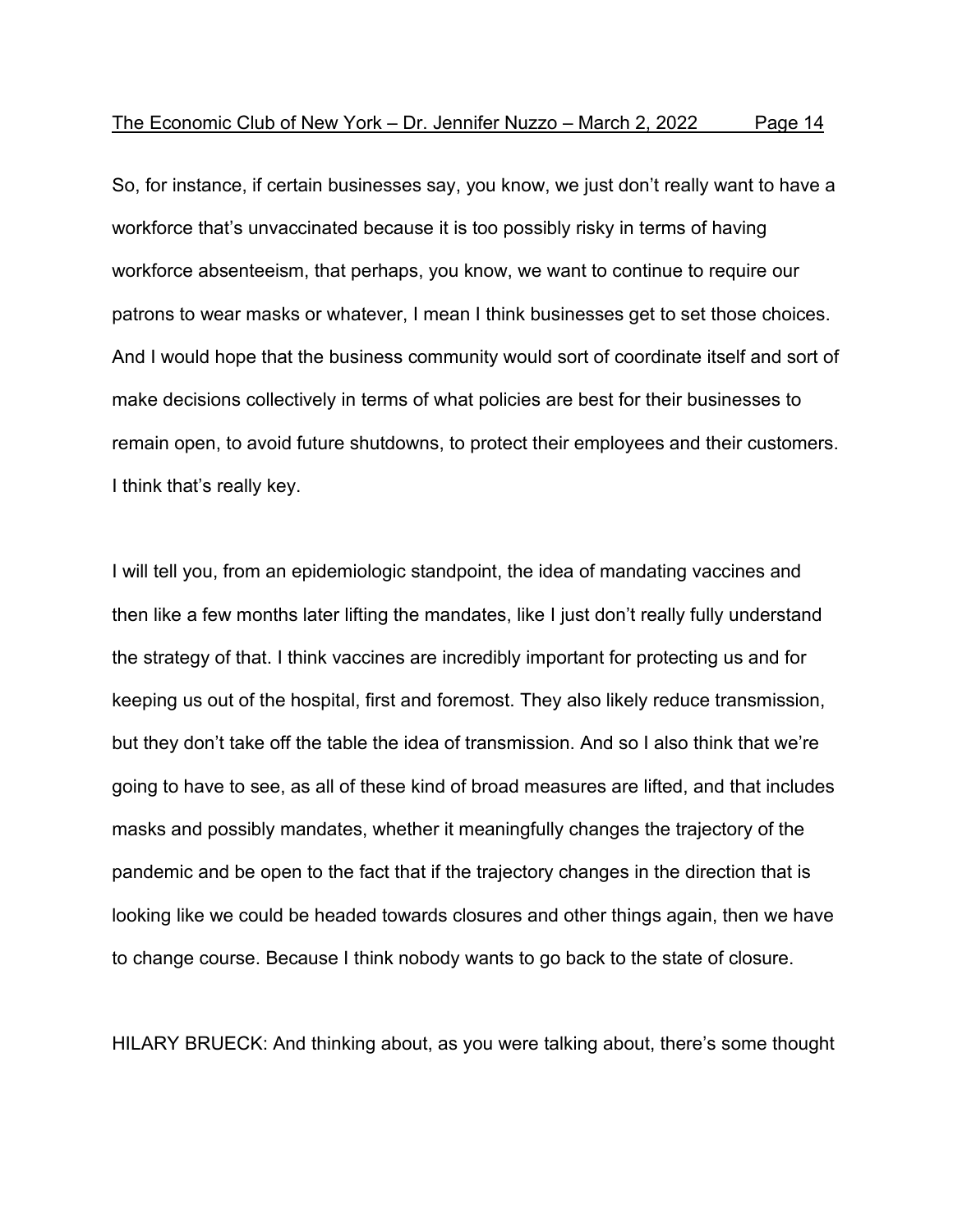that, you know, vaccines can help prevent transmission. Certainly you're not infectious for as long if you're vaccinated. But there's also some new studies about long Covid that suggest that maybe, you know, I mean I think that becomes an important part of the conversation now as well when you're talking about the CDC changing its guidance and saying, like, well, the risk of hospitalization across the nation seems lower than it was so you have to think about the other risks. And it seems like the risks of long Covid to a vaccinated person are somewhat less based on what we've been able to observe so far.

DR. JENNIFER NUZZO: Yes. I mean the best thing we can do to prevent long Covid is to vaccinate people. Obviously, avoiding infection is also good too. It's just going to be really hard. And let me say that saying that there's a difference between trying to avoid infection for now versus avoiding infection for the rest of your life. I think there are benefits for trying to avoid infection now, in part, that we make discoveries about new treatments and new ways of protecting ourselves, maybe better vaccines. Who knows? There's a lot that could change between now and the future. That said, I have to be clear, this virus is not going away. It is not going away. It's going to continue to circulate. And it is highly likely that we are going to encounter it in our lives at one point or another, possibly multiple times.

And I think that's also important to point out because I know a lot of people who have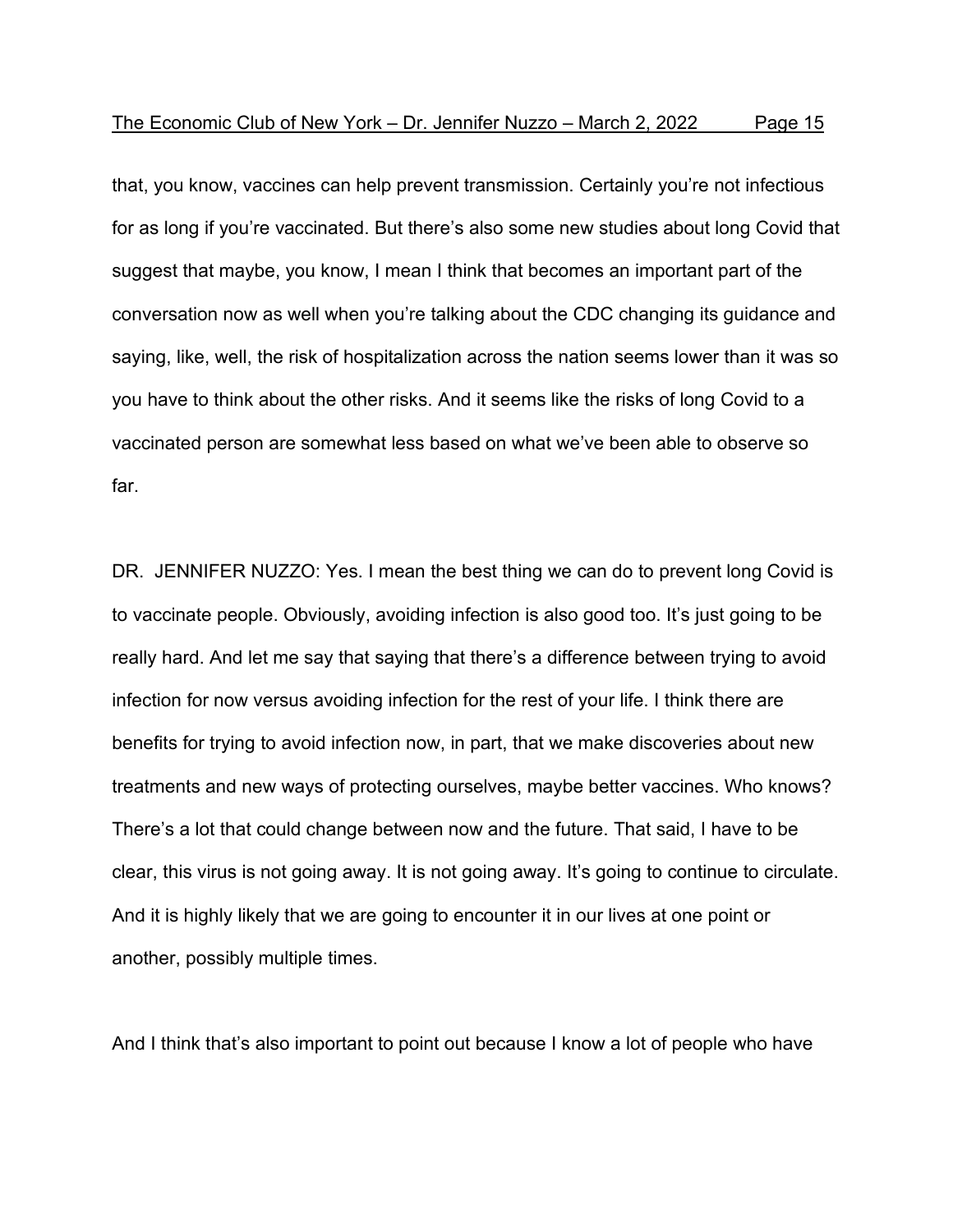not left their house. They are wearing N95 masks even among their family members or if they have relatives over. They're unvaccinated. And it's not that they're not worried about Covid. They are worried about Covid. But they're also residually worried about the vaccines in a way that we have to address. But part of them, I think, think that they can just ride out the storm, that they can just keep protecting themselves until the virus is gone. And I have to be clear, the virus is not going away.

So I think in terms of long Covid, we have to vaccinate as many people as possible, and I think that's something that we need to do a lot more of. In fact, I just saw some data today about vaccine uptake among New York City schoolchildren. And unsurprisingly, the uptake is lower in the neighborhoods of lower socioeconomic demographics. It's going to take all of us to help fix that. And so that's the work that we need to do. That is one of the most important things we can do to prevent long Covid. We also need treatments to help people, etc.

But I do think that one of the things that employers should be considering when they're setting vaccine policies for their workforce is will it affect employee availability? And vaccines do affect employee availability. Will it prevent employees from going out on either short-term or long-term disability? It will. So I think that we have to consider the social and economic benefits of vaccines beyond just like we're in a surge and this is how we're going to try to control it.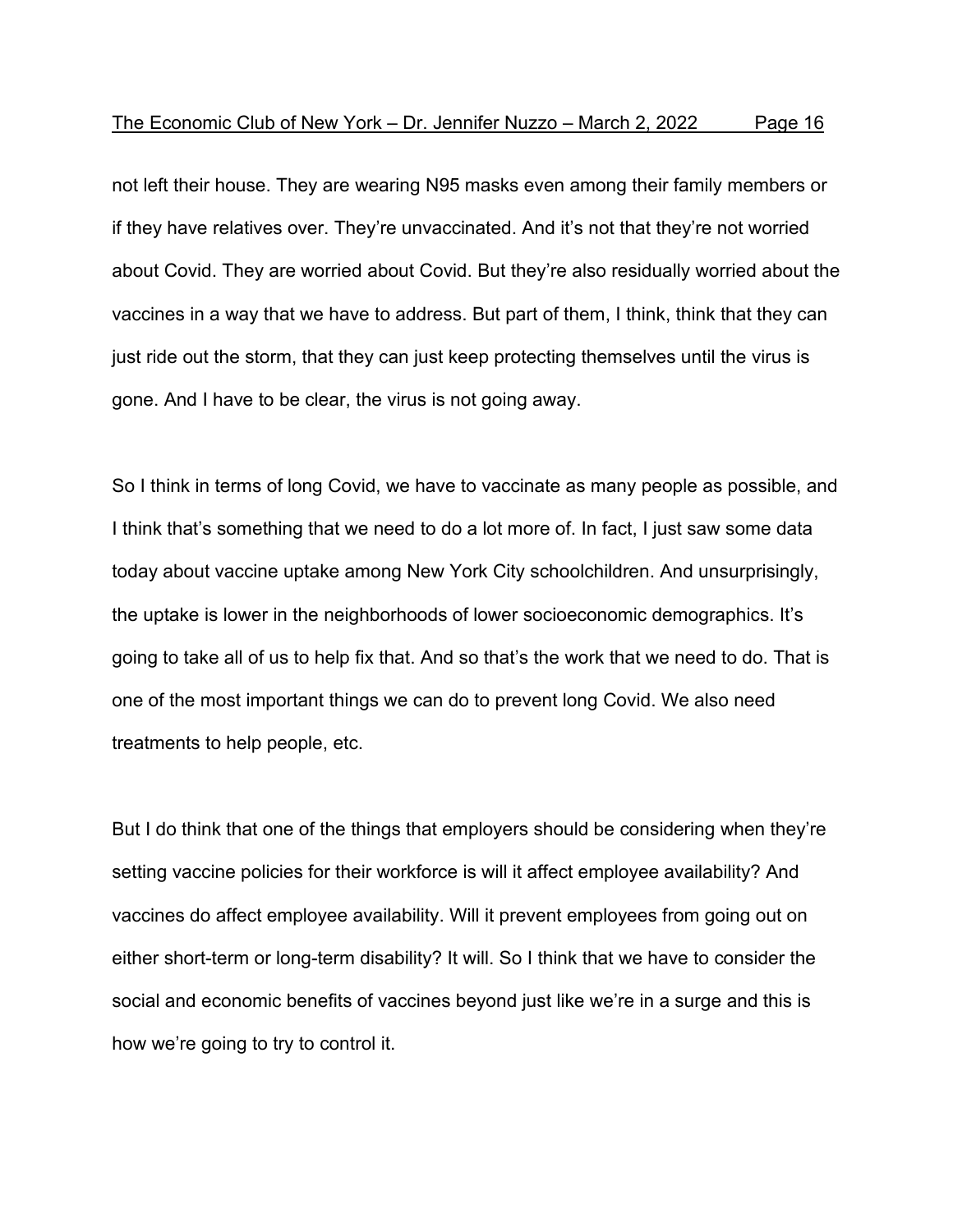HILARY BRUECK: Yes. I think that's really an important point. And one of the other things I was thinking about when you were talking about, you know, people trying to kind of ride it out and stay home until it's over, is I was chatting briefly with Barbara before we started about how they used to do a lot of large in-person events at the Club and obviously, you know, there's benefits to seeing people in real life. And I was also thinking about sort of the same idea last night watching the State of the Union where, you know, a lot of those, a lot of people weren't wearing masks and greeting each other, hugs, handshakes and all of that. How are you thinking about getting together in 2022 and particularly large gatherings? Is that something that's going to be safe? How do you make that calculus?

DR. JENNIFER NUZZO: So I think, first of all, as an epidemiologist I'm probably contractually obligated never to use the word "safe." We tend to talk about "safer." I will tell you; bottom line is that I think that for some time being and possibly forever, I think we have to build some more flexibility into our large gatherings. I think Covid changed us in a lot of ways. There are still people who are going to be residually concerned about getting together in large gatherings, perhaps because of underlying health issues, their kids aren't vaccinated, a whole lot of reasons. And I'm not sure, you know, stomping your feet and demanding that they come is just helpful. It just isn't in any way helpful.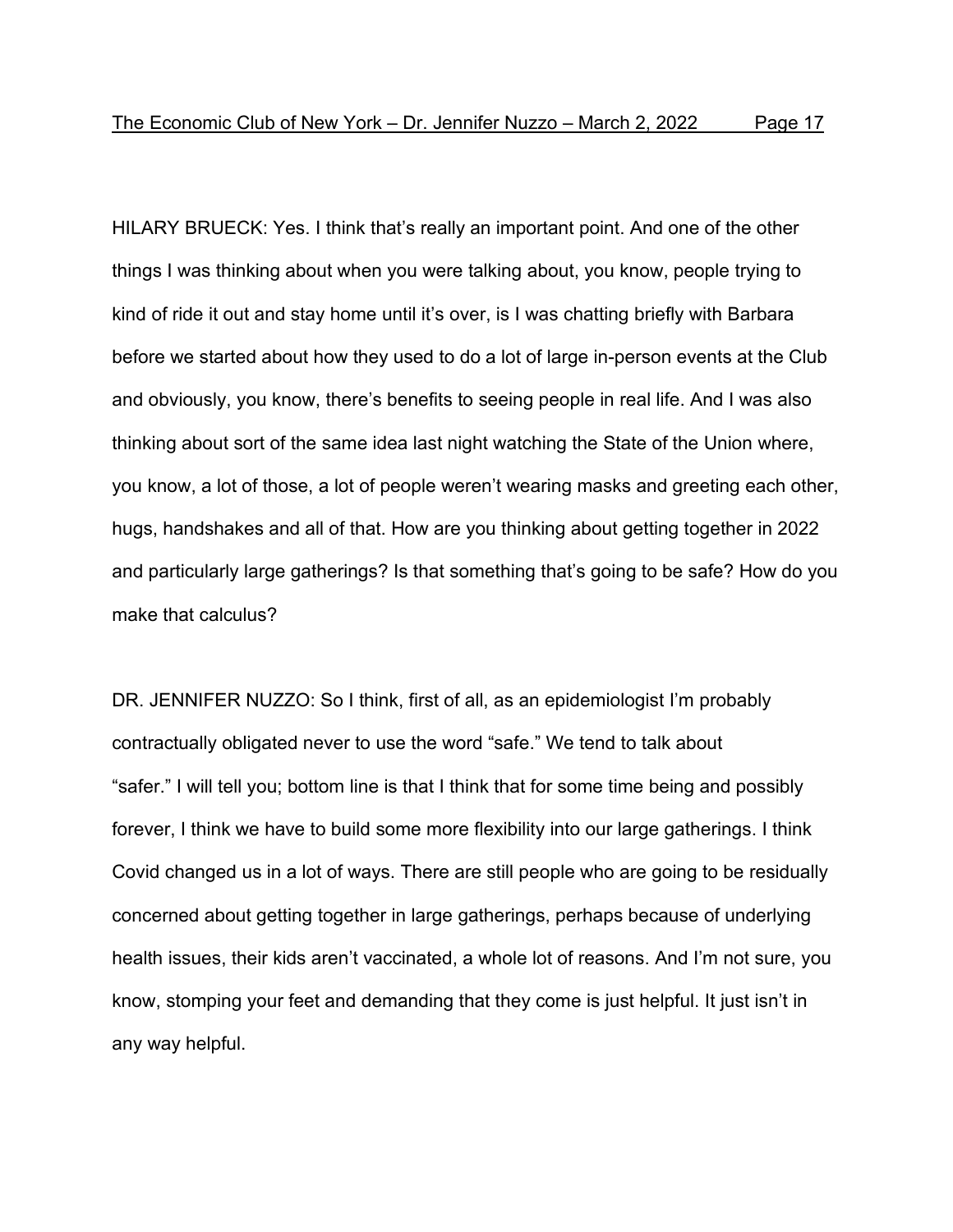So I think providing flexibility. Once people have gained flexibility, it's hard to go back from that. So I think creating flexibility that there's going to always be some form of hybrid models. And it may not always be because of disease considerations. It may be because, you know, some people are like I don't feel like I need to fly across the country or around the world for a one-day or two-day meeting anymore. It's bad for the climate. I don't feel well after I do it. It's disruptive to my family. I would much rather attend virtually. Some people are just like, oh my God, get me out of the house, I need to go to these meetings. So I think we have to assume that flexibility is going to be part of our future.

That said, I personally feel, as a fully vaccinated, third dosed person, I feel perfectly comfortable getting together in large groups. I will travel, I have traveled, I will travel. Do I expect that there's a possibility that I could contract Covid during those activities? Yes. I avail myself of other tools. I usually kind of test myself when I come back so I don't spread it to my family if possible. I think there are tools that we can use to make those gatherings safer, but I personally feel comfortable. But again I am somebody who is privileged in the sense that I don't have underlying health conditions. I don't live with people who are particularly vulnerable. And if I did, that would be a different calculation for me.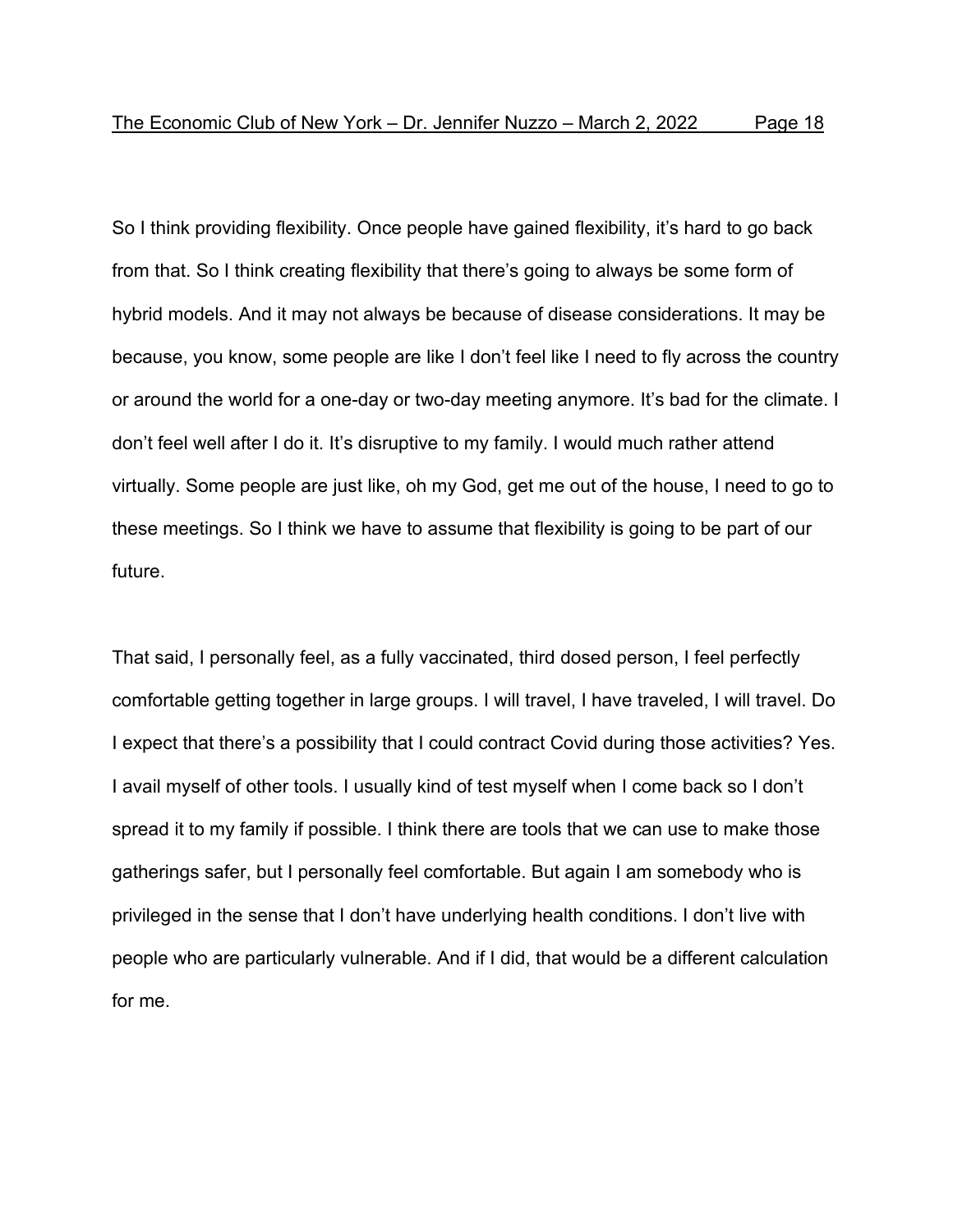HILARY BRUECK: Yes, great. And sort of connected to that, you know, there's been some recent study, the Institute for Health Metrics and Evaluation, for example, estimating 75% of the country is immune to Omicron in some way right now, whether they've been vaccinated, boosted, had an infection, had two infections. What do you think about that kind of calculation? Does that change how you operate?

DR. JENNIFER NUZZO: No. I mean, so first of all, I wouldn't call it immune. I would say there's some evidence. And the CDC just had a study out – the problem with those surveys is you get different estimates depending on different populations that you look at – the CDC found that probably about 40% of the country had been infected previously. That's useful to know, but it doesn't actually fundamentally change things because we know that people can become reinfected. We're continuing to see that, including people who have been vaccinated.

So, no, it doesn't change it. Does it make me feel that perhaps we are headed towards future where this virus will become less severe? Not the virus itself, but its impacts on society because of the immunity that continues to mount, both through vaccination and natural infection. Yes. Could that change with a variant? Also possible. So I have to again put an asterisk and say, you know, stay tuned, because we have to continue to look at the data. I mean I think many people didn't expect – myself included – I mean I knew that there could be a new variant, and I knew that it could result in increased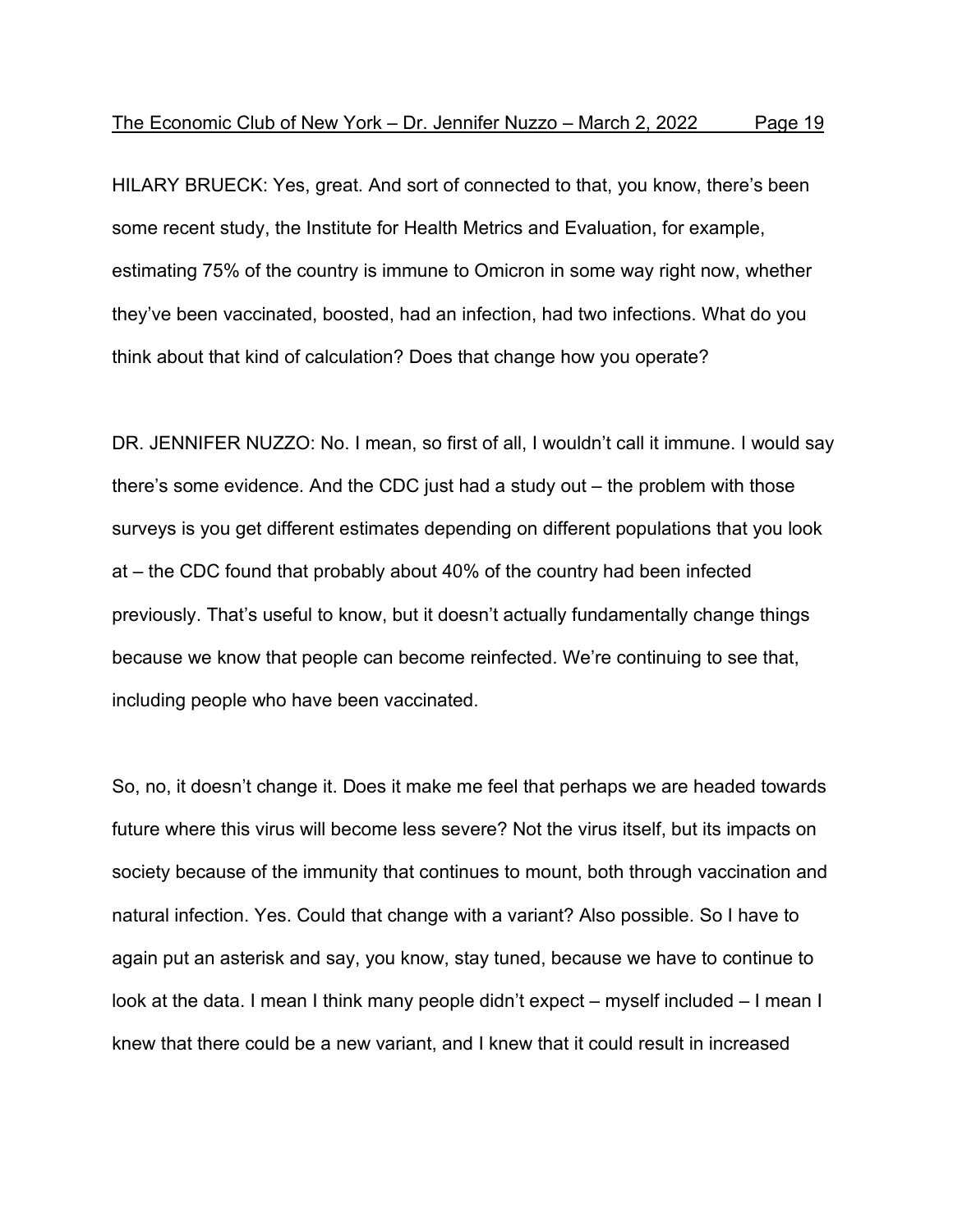transmission. Did I expect to see a million cases a day during Omicron? Absolutely not. That was really extraordinary.

And it doesn't change my personal risk calculation, because again I haven't gotten it. I can still get it. I could probably get it multiple times. So it doesn't change things for me. But it does make me believe that there's been a tremendous amount of transmission so far and there's probably going to be a lot of transmission in the future and that stopping transmission – I would love to decrease transmission – but the idea of stopping transmission just doesn't seem possible to me.

HILARY BRUECK: That kinds of gets into the other piece of the chat that I wanted to have here, and of course if anyone has questions, feel free to drop them in the chat. But I wanted to talk about, you know, surveillance. Like what does that look like going forward? What metrics? You talked about how one metric that isn't paid attention to as much as it perhaps should be is vaccination rates and vaccination rates by various demographics and age groups. So what metrics, you know, when you wake up in the morning, what are you looking at to see, like how's Covid doing?

DR. JENNIFER NUZZO: So I still look at cases, even though I said before that they're becoming less useful and less reliable, and that's true. I still look at it. And I look at it less to see the numbers, but more to see the trends. So if it suddenly starts going up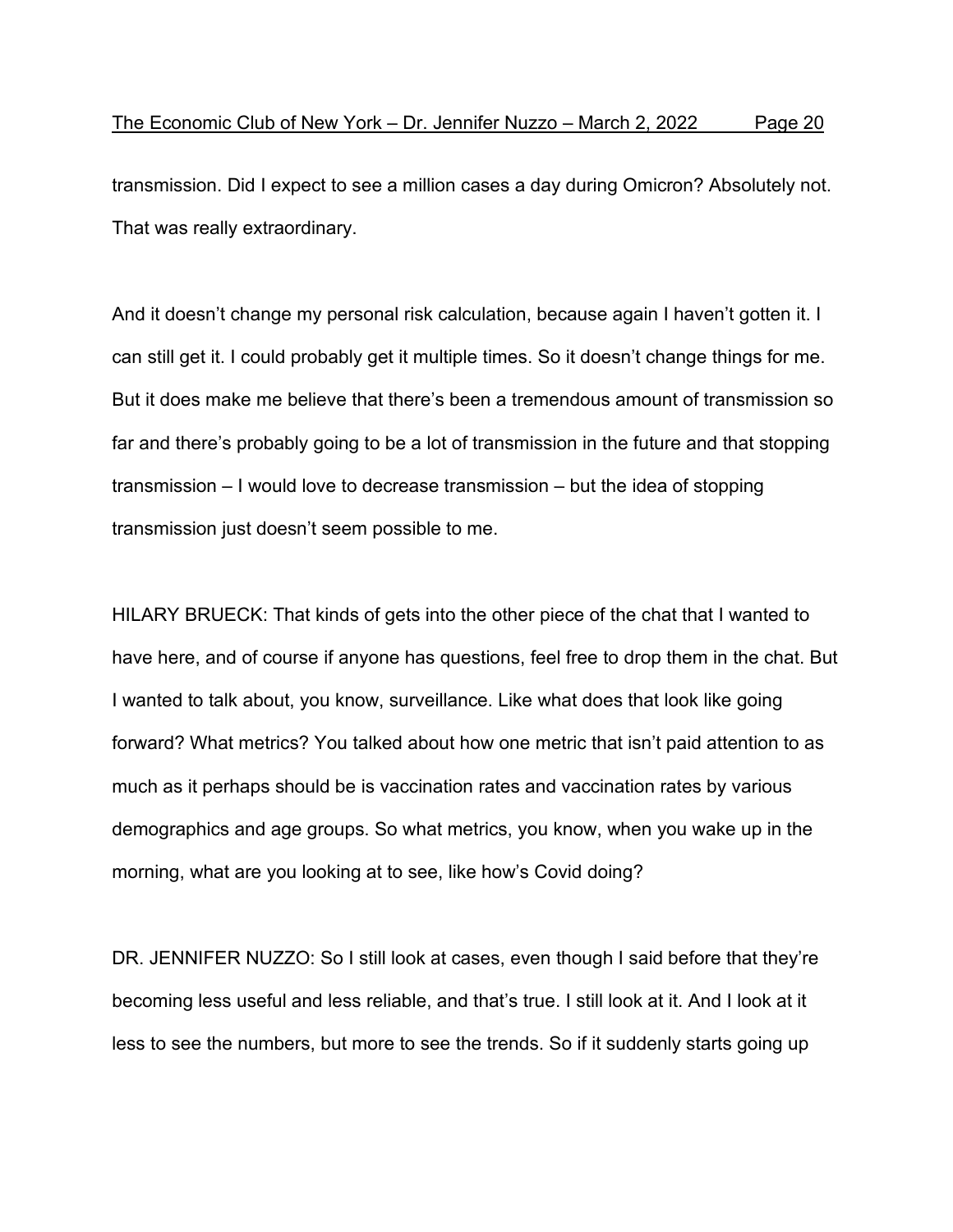again, I look at that because I want to understand why. Why is that happening? Is it because we just lifted our mask mandates? Is it because we're no longer checking vaccine certificates at restaurant doors? When we see changes in the data, we need to understand why and we need to do investigations in order to figure it out.

It is my great hope that as the case numbers have come down, we can finally start doing some of the surveillance that the U.S. has largely failed to do throughout this entire pandemic and do more kind of targeted, active surveillance approaches where we're not just trying to count everybody, but we're doing more representative samples to try to understand questions like how many infections or what percentage of the population is getting infected now? Who are the demographic groups that aren't getting infected? Has that changed from before? And if so, why? What is driving transmission? I mean I think it is the absolute, most frustrating thing in the world that I cannot tell you where people are getting sick from Covid. I cannot. I cannot.

And so the earlier question about mask mandates, I mean, you know, I know there are a lot of dire predictions about what will happen if we suddenly stop wearing masks. And again, I don't, I hope that we don't suddenly stop wearing masks. I think they remain important tools even if they are no longer legally required, such that you have to go to jail or pay a fine when you're not wearing it. But what will the impact on the overall trajectory of the pandemic be? I can't tell you, in part because I look to places like Hong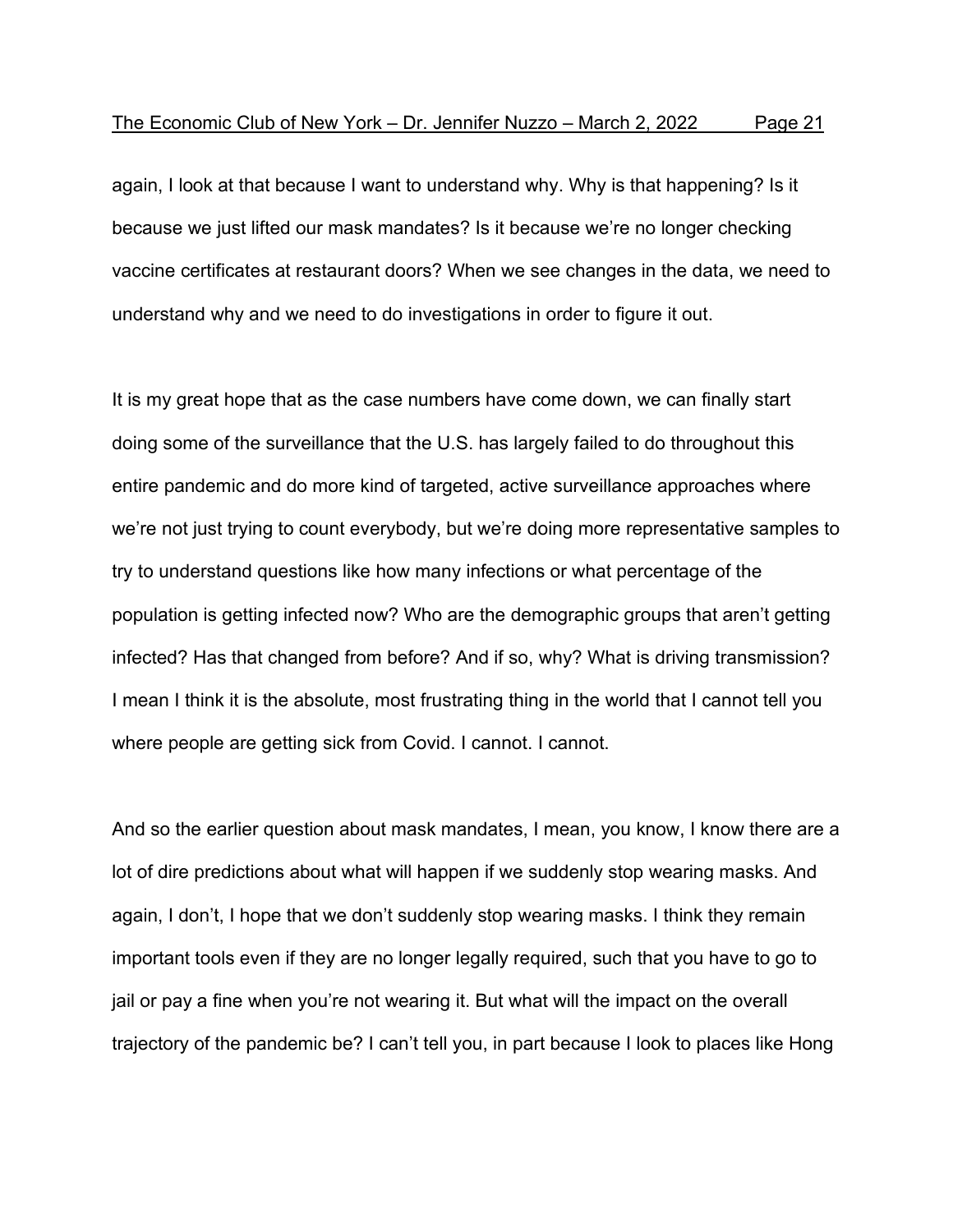Kong and South Korea that have been very aggressive in their public health measures. They have a high degree of compliance with masks and they are in the midst of their Omicron surge that looks nothing like their prior waves. I mean just huge spikes in cases. I can't tell you why that's happening but it's happening.

And so I think we have to do more investigations to understand what is driving transmission. Mask mandates make a whole lot of sense if a lot of people are getting sick in public spaces, particularly encountering people that they don't know, either in the workplace – well, they know people in the workplace – but if it's happening in the workplace or if it's happening in grocery stores. They don't make a lot of sense if people are getting sick at family gatherings because chances are nobody's wearing a mask at that family gathering. And even if they are, the mask mandate won't reach it. It doesn't make a lot of sense if people are getting sick in bars where everybody takes off their masks to drink and yell at each other over the loud music.

And so I take a slightly, like more kind of nuanced approach about masks than maybe some other people do in the sense that I really wish we had better data to say this is where transmission is happening, so that we know how best to make those places safer or if necessary stop the activities, but hopefully find ways to make it safer. And now with declining case numbers and a shift to look at kind of, you know, other potential data sources, this is the time now to be launching those investigations so that we can better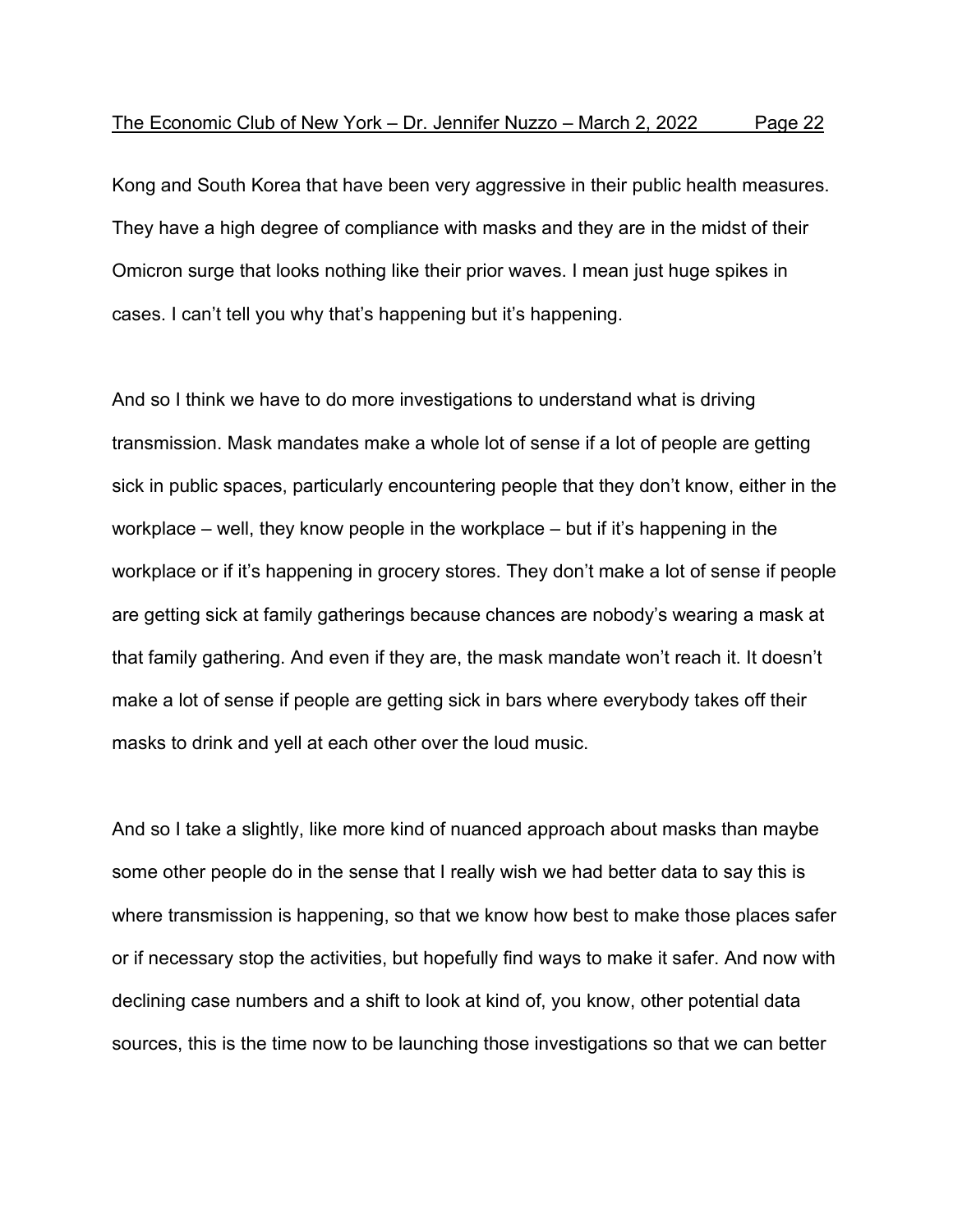understand risk going forward. Not just for Covid, but future pandemics.

My biggest fear in this situation is that whenever we decide that this thing is over, and again I said this virus is always going to be with us, so at some point we're just going to have to decide that we don't care as much as we once did, whenever that is, my fear is that people will kind of wipe their brow and say, well, that was bad, but we're good for the next 100 years. And it's simply not true. We live in an age of pandemic threats. The conditions of the globe encourage the emergence of new pathogens, and when they do emerge, the spread.

And it's sort of like, you know, after a hurricane in Florida, if you were living there, you wouldn't conclude that you're never going to have another hurricane again. But I fear that the same thing is going to happen with pandemic threats and we'll not make the kind of long-term investments and societal changes that we need to diminish our vulnerability to these pandemic threats that are frankly just a part of our lives going forward.

HILARY BRUECK: Right. But I'm struck, as you're talking there, about how difficult it really is to know how people are getting infected with Covid. I mean traditional contact tracing is like irrelevant.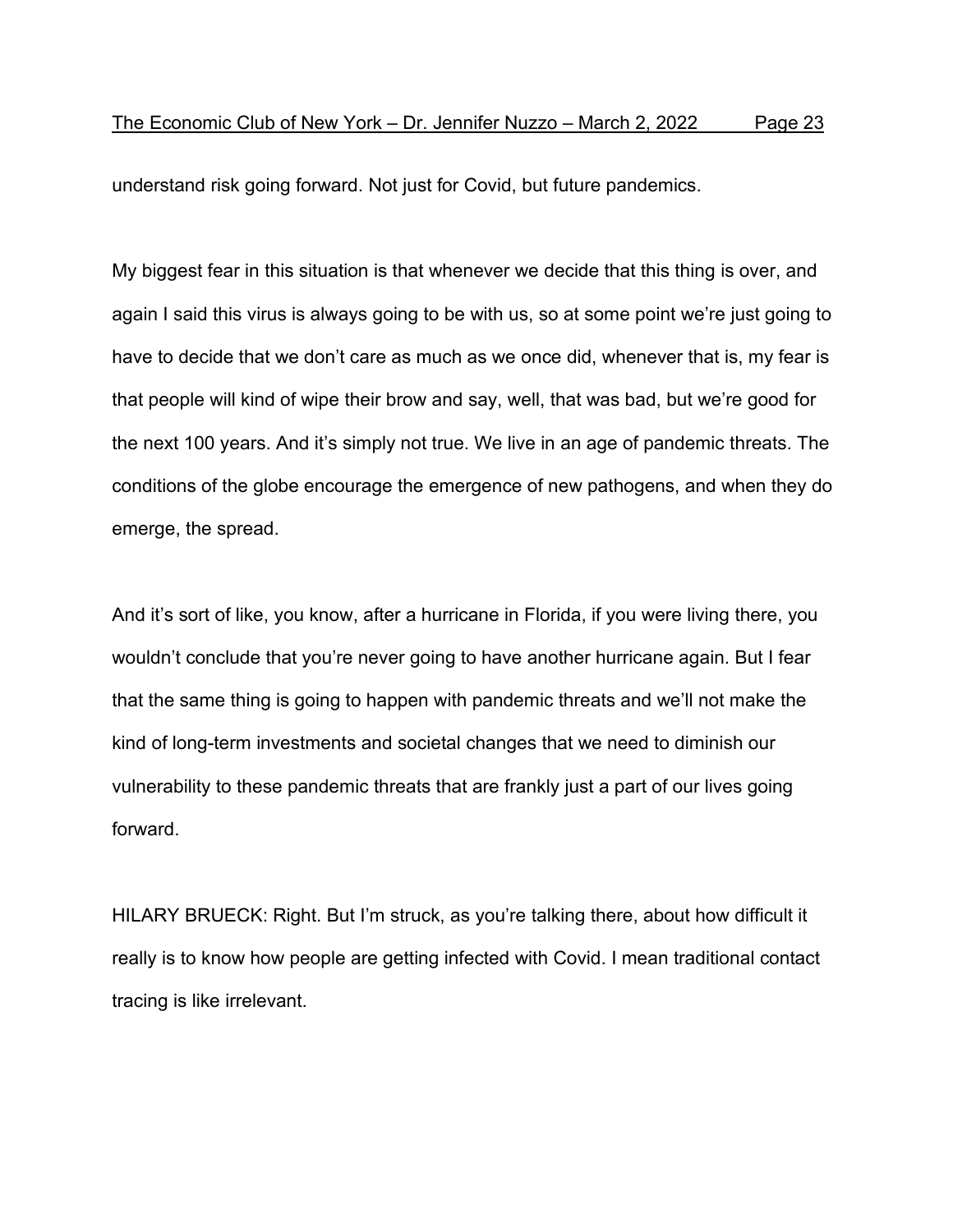DR. JENNIFER NUZZO: Well, so it's not an intractable problem. I think traditional contact tracing was challenging and particularly challenging for this pathogen because usually contract tracing is done when you have some hope of being able to interrupt generations of cases. When you have, at most, a five-day, on average a five-day window between generations, and for Omicron and Delta closer to two or three days, it's very hard to do that. And it's very hard to do that when the case numbers are huge.

Contract tracing in institutions is incredibly important. You know, in colleges, in nursing homes, congregate settings, incredibly important. And that can inform us. But it can be done, but we never had a strategy for doing those investigations. We also didn't have the workforce to do the investigations. And those are both fixable problems. I mean we went into this pandemic with a skeletal public health workforce. And when we tried to scale up contact tracing, which maybe wasn't even the right approach, we had no choice but to hire contractors. We also, by the way, had no paid leave policies so that if anybody did get identified as a contact of a case, they didn't have a disincentive to stay home. And so those social support structures that frankly other countries had in place, the United States did not, and that really hindered us.

But separate from that, with an adequate workforce, with a strategy, we could very easily do the kind of investigations that are necessary, that we used to do before, you know, when public health wasn't as decimated as it is now in terms of workforce, when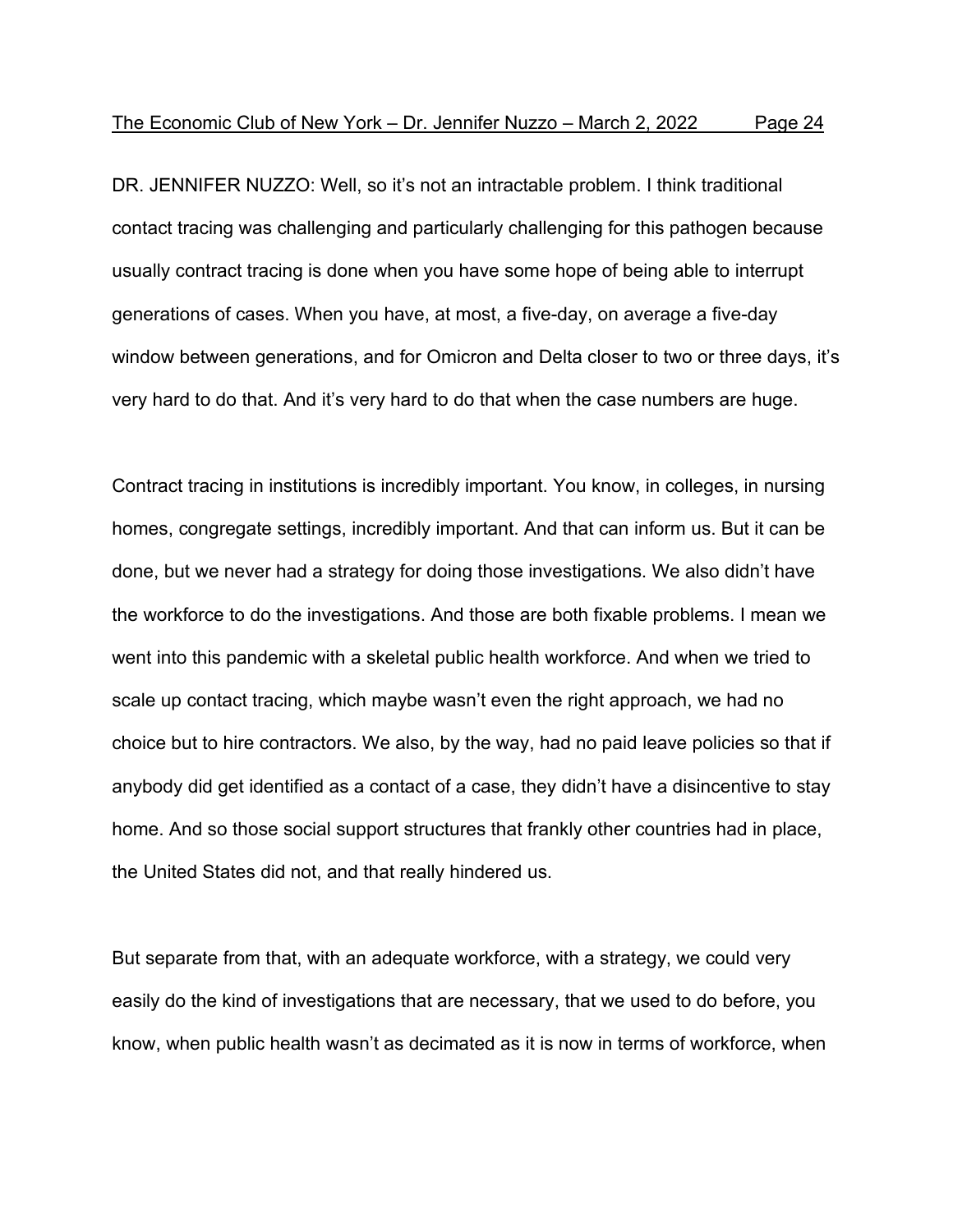we were much more familiar with routine infectious disease outbreaks. We used to do that all the time to try to understand how to stop it from happening. And we've fallen of practice, in part because of the scarcity.

HILARY BRUECK: Right, yes. I guess I'm just struck by how hard it is, even from places like Hong Kong where they have very, you know, stringent sort of ways of trying to track things.

DR. JENNIFER NUZZO: Well, it's not aggregating at, like all of the cases. It's doing like limited investigations in a subset to try to understand. Japan did this much better than we did. Singapore did this much better than we did. South Korea did this much better. I mean we were seeing studies coming out of South Korea that were, like it turns out hot yoga is really bad for spreading Covid, more so than the treadmill. It was just really interesting. And that would have been really useful information so that we didn't have to just shut down gyms. Maybe we could figure out how to make them safer. I think the goal going forward is just not to shut things down, but to take a more, kind of precision approach, you know, a harm reduction approach, so that we can help people live their lives as safely as they can.

HILARY BRUECK: Totally. Well, we just have a few minutes left, but I did want to get to a question we had in the chat from Thomas Luddy who asked when do you think we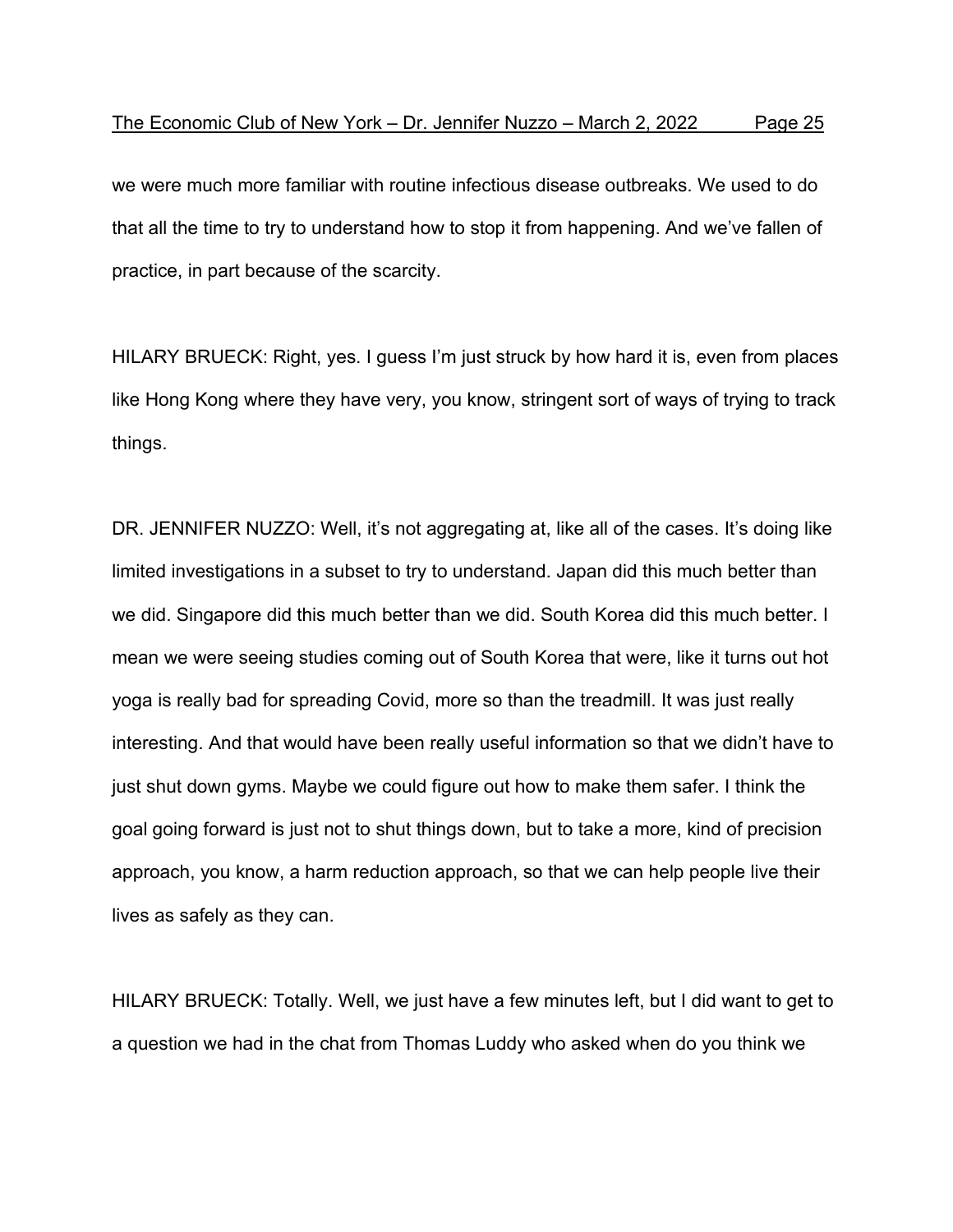can drop masks on planes. That was something that the administration said they were not going to do.

DR. JENNIFER NUZZO: I don't know what their decision-making is on that. I will tell you; I don't love masks at all. I don't love masks at all. That's probably one place where I'll keep wearing masks longer. And I'm less concerned about it on planes than I am in airports. You know, I think about where the places are that feel riskiest to me, and airports are not great. Planes, I feel a little bit more comfortable because of the level of filtration on the planes, although when the plane is taxiing and the exhaust system isn't functioning fully, there are some risks there. And planes I don't think are as much of an infectious disease risk as a lot of people have pointed out. That's that, like anecdotally, don't you always get sick when you go traveling? So it may not be even the plane, it may just be from exhaustion. But that's probably one place where I'll continue to wear masks.

HILARY BRUECK: Yes, and as part of what you're thinking about there, that you just have people from all over the country and all over the world getting together, and just whatever is around, is around?

DR. JENNIFER NUZZO: Yes, I mean, travel, when people always ask me, like is it safe to travel? It's like travel, like moving your body from one place to another is not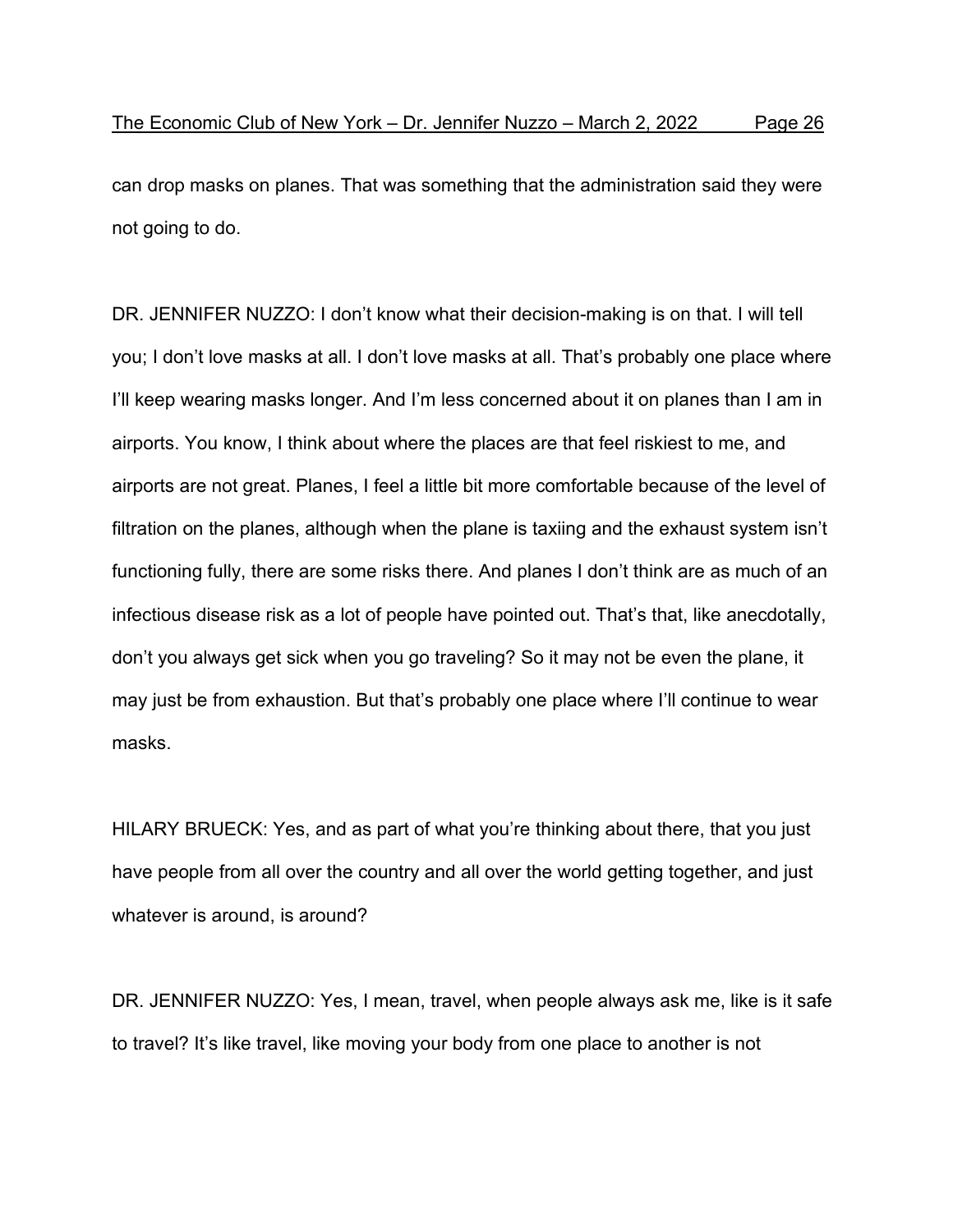inherently dangerous. What does change for people is that it exposes them to new social networks and new social networks, networks of people that they come in contact with that may not have the same level, you know, if you see the same people day in and day out in your life, the likelihood that a new pathogen is going to come in is smaller. But once you go into a new place, you don't know, you know, the infection status of those people. You also come in contact with a lot more people than you do usually in the course of your daily life. And so that's really where, I think, the risk of traveling comes in. So again, it's not the moving around the planet necessarily that's risky. It's just coming into contact with new groups who may have infections that you don't know about and just the numbers of people that you encounter.

PRESIDENT BARBARA VAN ALLEN: Well, thank you both. That was just a great conversation, and you actually answered a lot of questions that were in my mind, just thinking about the Club and going forward with our meetings. So both, Jennifer and Hilary, thank you. We really appreciate you all giving us your time today.

So we're pleased to report that we have some additional events coming up on the calendar. We have our March  $7<sup>th</sup>$  Women in Business Conference which is an annual conference we do with the Consul Generals of Canada and France. And it's a half-day so there are several different Zooms, and we're really looking forward to that. On the 14<sup>th</sup>, we continue our Crypto Series, and that will be an in-person/hybrid event with